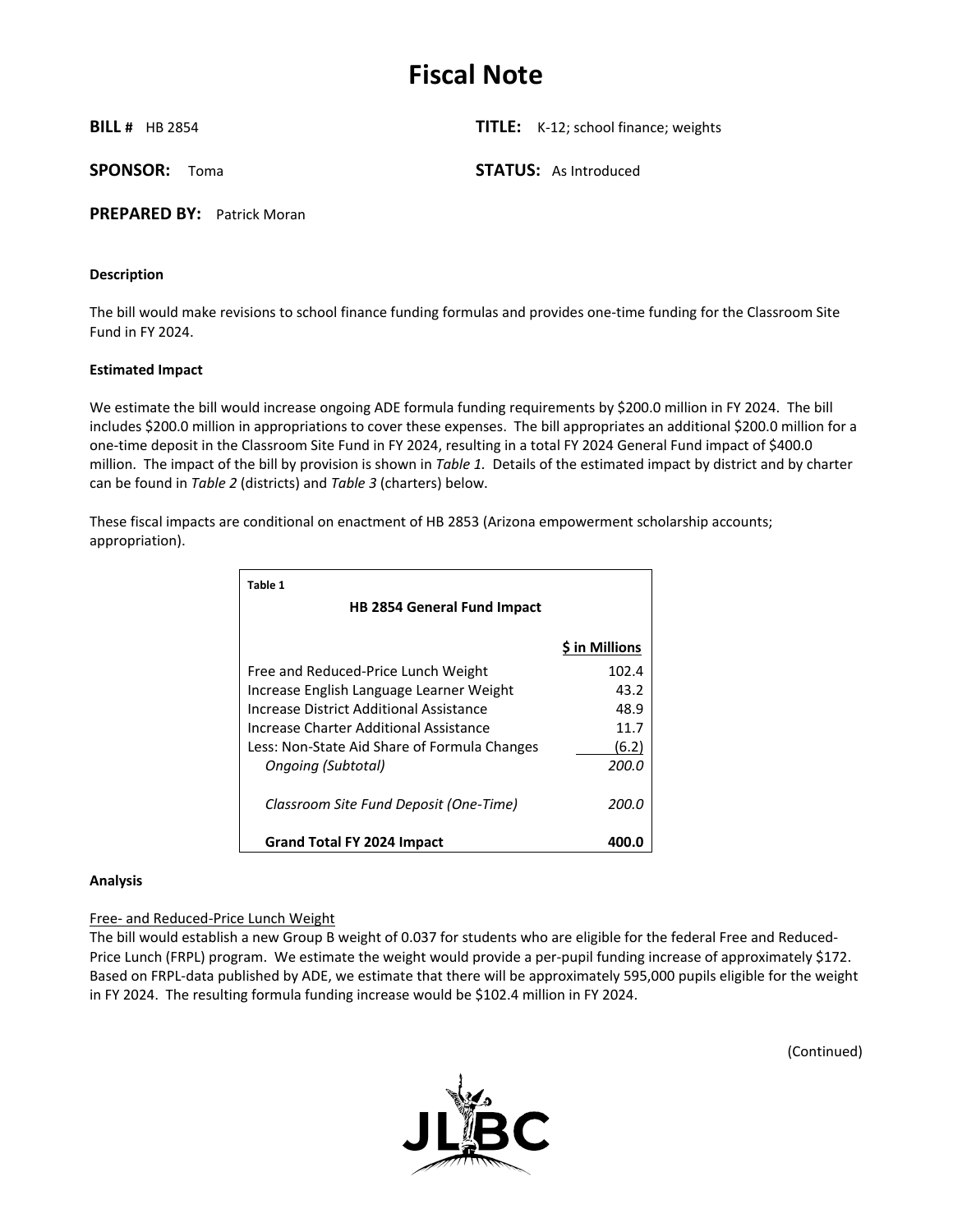#### English Language Learner Weight

The bill would increase the Group B weight for English Language Learners from 0.115 under current law to 0.230 in FY 2024. The average per-pupil funding increase would be approximately \$527. We estimate that Arizona public schools will have ADM of approximately 82,000 from English Language Learners in FY 2024. The resulting formula funding increase would be \$43.2 million in FY 2024.

#### Additional Assistance Increases

The bill appropriates \$46.3 million for District Additional Assistance (DAA) and \$11.7 million for Charter Additional Assistance (CAA) to increase the per-pupil amounts for each formula beginning in FY 2024. Based on our current enrollment assumptions, we estimate these appropriations would increase total DAA funding by approximately 11.2%, while aggregate CAA funding would increase by 2.3%.

#### Classroom Site Fund Deposit

The bill appropriates \$200.0 million from the General Fund for a one-time deposit in the Classroom Site Fund (CSF) in FY 2024. Based on estimated Group A weighted counts for that year, we estimate the \$200.0 million would be sufficient for a one-time increase in the CSF per pupil amount of approximately \$147 in FY 2024.

#### **Local Government Impact**

We estimate the formula changes in the bill would increase expenditures of local property tax revenues in non-state aid districts by \$6.2 million in FY 2024.

6/16/22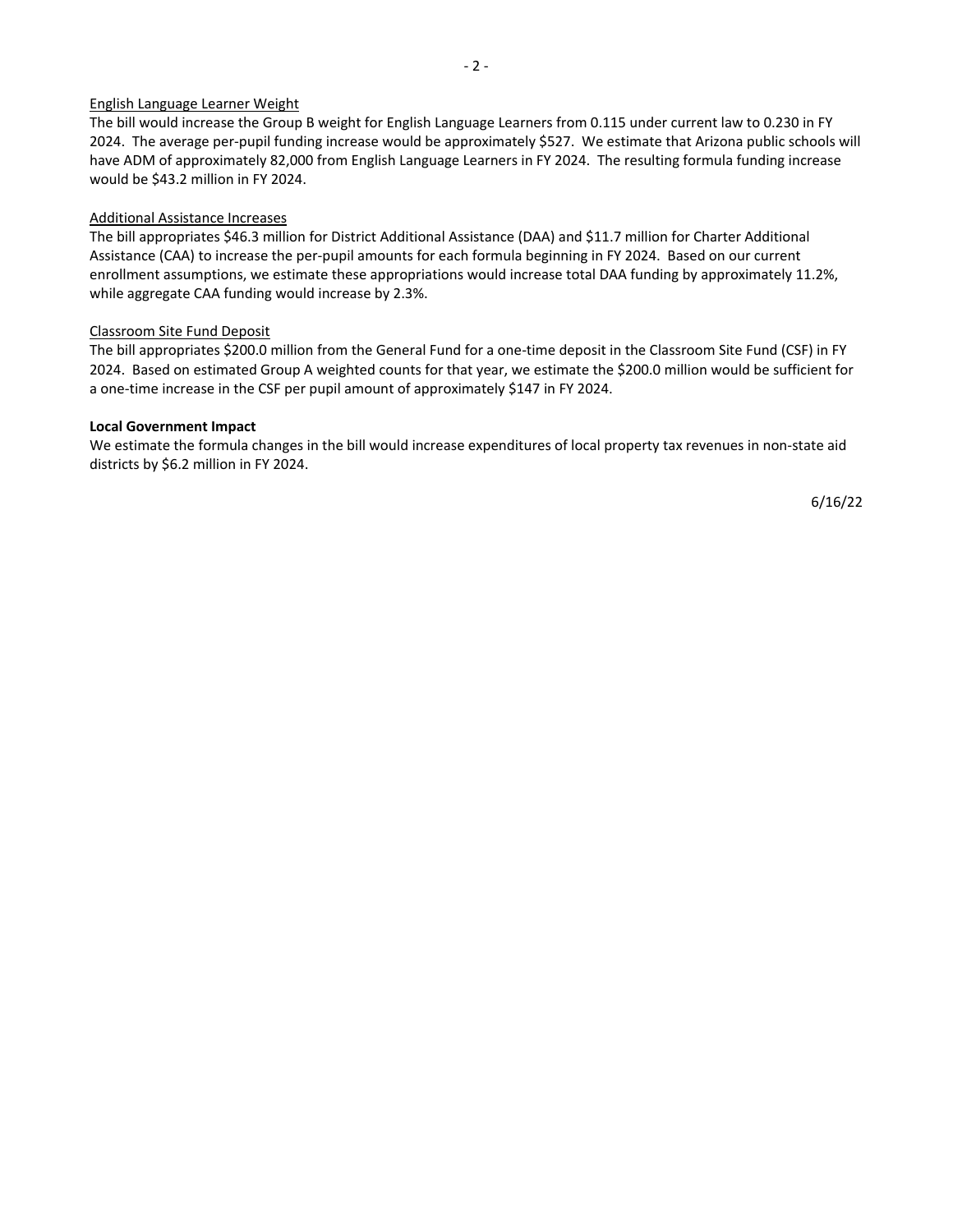|                                                |                  |                     |                   |                     | <b>Total Ongoing</b> | <b>Funding</b><br>Change |                       |                     |
|------------------------------------------------|------------------|---------------------|-------------------|---------------------|----------------------|--------------------------|-----------------------|---------------------|
|                                                |                  |                     |                   |                     | Formula              | from                     | <b>Classroom Site</b> |                     |
|                                                | FY 2024 District | <b>FRPL Group B</b> | <b>ELL Weight</b> |                     | <b>Funding</b>       | <b>Baseline</b>          | Fund (One-            | Grand Total FY 2024 |
| <b>District Name</b>                           | <b>RCL + DAA</b> | Weight              | Increase          | <b>DAA Increase</b> | Increase             | <b>RCL + DAA</b>         | Time)                 | Increase            |
|                                                |                  |                     |                   |                     |                      |                          |                       |                     |
| Agua Fria Union High School District           | 68,769,500       | 512,100             | 127,000           | 580,400             | 1,219,500            | 1.8%                     | 1,724,200             | 2,943,700           |
| <b>Aquila Elementary District</b>              | 1,586,800        | 27,400              | 24,300            | 7,300               | 59,000               | 3.7%                     | 24,300                | 83.300              |
| <b>Ajo Unified District</b>                    | 3,614,200        | 54,800              | 51,200            | 25,800              | 131,800              | 3.6%                     | 88,700                | 220,500             |
| Alhambra Elementary District                   | 65,880,700       | 2,038,300           | 1,298,800         | 486,400             | 3,823,500            | 5.8%                     | 1,617,200             | 5,440,700           |
| <b>Alpine Elementary District</b>              | 1,220,700        | $\Omega$            | $\Omega$          | 3,200               | 3,200                | 0.3%                     | 11,700                | 14,900              |
| <b>Altar Valley Elementary District</b>        | 6,755,000        | 94,400              | 23,800            | 28,500              | 146,700              | 2.2%                     | 95,600                | 242,300             |
| Amphitheater Unified District                  | 87,623,700       | 1,164,500           | 354,900           | 646,000             | 2,165,400            | 2.5%                     | 2,049,900             | 4,215,300           |
| Antelope Union High School District            | 2,440,400        | 31,200              | $\mathbf 0$       | 15,200              | 46,400               | 1.9%                     | 47,400                | 93,800              |
| Apache Elementary District                     | 126,800          | $\Omega$            | $\Omega$          | 400                 | 400                  | 0.3%                     | 1,400                 | 1,800               |
| Apache Junction Unified District               | 23,983,700       | 360,800             | 84,900            | 162,400             | 608,100              | 2.5%                     | 518,300               | 1,126,400           |
| <b>Arlington Elementary District</b>           | 2,587,700        | 37,900              | 23,800            | 15,400              | 77,100               | 3.0%                     | 51,300                | 128,400             |
| Ash Creek Elementary District                  | 392.100          | 4.100               | 1,100             | 1,600               | 6,800                | 1.7%                     | 5.400                 | 12.200              |
| Ash Fork Joint Unified District                | 2,809,500        | 39,500              | $\Omega$          | 18,000              | 57,500               | 2.0%                     | 57,900                | 115,400             |
| <b>Avondale Elementary District</b>            | 38,156,300       | 785,500             | 347,100           | 276,300             | 1,408,900            | 3.7%                     | 918,100               | 2,327,000           |
| <b>Bagdad Unified District</b>                 | 3,594,600        | 45,300              | 1,700             | 26,400              | 73,400               | 2.0%                     | 90,800                | 164,200             |
| <b>Balsz Elementary District</b>               | 15,611,800       | 392,200             | 268,500           | 106,700             | 767,400              | 4.9%                     | 354,900               | 1,122,300           |
| <b>Beaver Creek Elementary District</b>        | 3,951,800        | 41,200              | 12,300            | 17,600              | 71,100               | 1.8%                     | 58,600                | 129,700             |
| <b>Benson Unified School District</b>          | 9,507,700        | 112,400             | 6,800             | 71,700              | 190,900              | 2.0%                     | 225,000               | 415,900             |
| <b>Bicentennial Union High School District</b> | 1,792,000        | 18,000              | 3,900             | 10,200              | 32.100               | 1.8%                     | 32.000                | 64,100              |
| <b>Bisbee Unified District</b>                 | 4,351,200        | 82,400              | 34,100            | 32,500              | 149,000              | 3.4%                     | 102,400               | 251,400             |
| <b>Blue Elementary District</b>                | 199,100          | $\Omega$            | $\Omega$          | 400                 | 400                  | 0.2%                     | 3,400                 | 3,800               |
| <b>Blue Ridge Unified District</b>             | 13,202,000       | 206,800             | 45,400            | 96,500              | 348,700              | 2.6%                     | 305,900               | 654,600             |
| <b>Bonita Elementary District</b>              | 1,214,100        | 12,200              | 9,900             | 5,600               | 27,700               | 2.3%                     | 20,700                | 48,400              |
| <b>Bouse Elementary District</b>               | 497,000          | 5,100               | 7,600             | 2,900               | 15,600               | 3.1%                     | 9,700                 | 25,300              |
| <b>Bowie Unified District</b>                  | 808,000          | 10,500              | 1,100             | 4,300               | 15,900               | 2.0%                     | 13,800                | 29,700              |
| <b>Buckeye Elementary District</b>             | 38,595,200       | 662,300             | 337,200           | 267,300             | 1,266,800            | 3.3%                     | 889,500               | 2,156,300           |
| Buckeye Union High School District             | 40,468,900       | 448,300             | 138,300           | 318,800             | 905,400              | 2.2%                     | 947,000               | 1,852,400           |
| <b>Bullhead City School District</b>           | 16,862,400       | 462,400             | 60,500            | 112,600             | 635,500              | 3.8%                     | 374,600               | 1,010,100           |
| <b>Camp Verde Unified District</b>             | 10,906,100       | 176,800             | 45,400            | 81,900              | 304,100              | 2.8%                     | 259,500               | 563,600             |
| <b>Canon Elementary District</b>               | 1,573,600        | 26,100              | $\overline{0}$    | 7,900               | 34,000               | 2.2%                     | 26,300                | 60,300              |
| Cartwright Elementary District                 | 93,271,700       | 2,699,200           | 2,172,500         | 699,400             | 5,571,100            | 6.0%                     | 2,324,800             | 7,895,900           |
| Casa Grande Elementary District                | 45,278,900       | 913,700             | 262,800           | 304,500             | 1,481,000            | 3.3%                     | 1,012,800             | 2,493,800           |
| Casa Grande Union High School District         | 32,919,200       | 359,800             | 44,400            | 241,500             | 645,700              | 2.0%                     | 717,400               | 1,363,100           |
| Catalina Foothills Unified District            | 34,252,600       | 110,700             | 77,700            | 275,100             | 463,500              | 1.4%                     | 872,600               | 1,336,100           |
| <b>Cave Creek Unified District</b>             | 34,884,000       | 77,400              | 29,500            | 260,800             | 367,700              | 1.1%                     | 826,500               | 1,194,200           |
| <b>Cedar Unified District</b>                  | 2,062,500        | 23,100              | 3,900             | 7,100               | 34,100               | 1.7%                     | 23,500                | 57,600              |
| Central Arizona Valley Institute of Technology | 8,850,100        | $\mathbf{0}$        | $\overline{0}$    | 64,800              | 64,800               | 0.7%                     | 203,100               | 267,900             |
| <b>Chandler Unified District</b>               | 304,638,200      | 2,011,100           | 393,000           | 2,367,700           | 4,771,800            | 1.6%                     | 7,490,600             | 12,262,400          |
|                                                |                  |                     |                   |                     |                      |                          |                       |                     |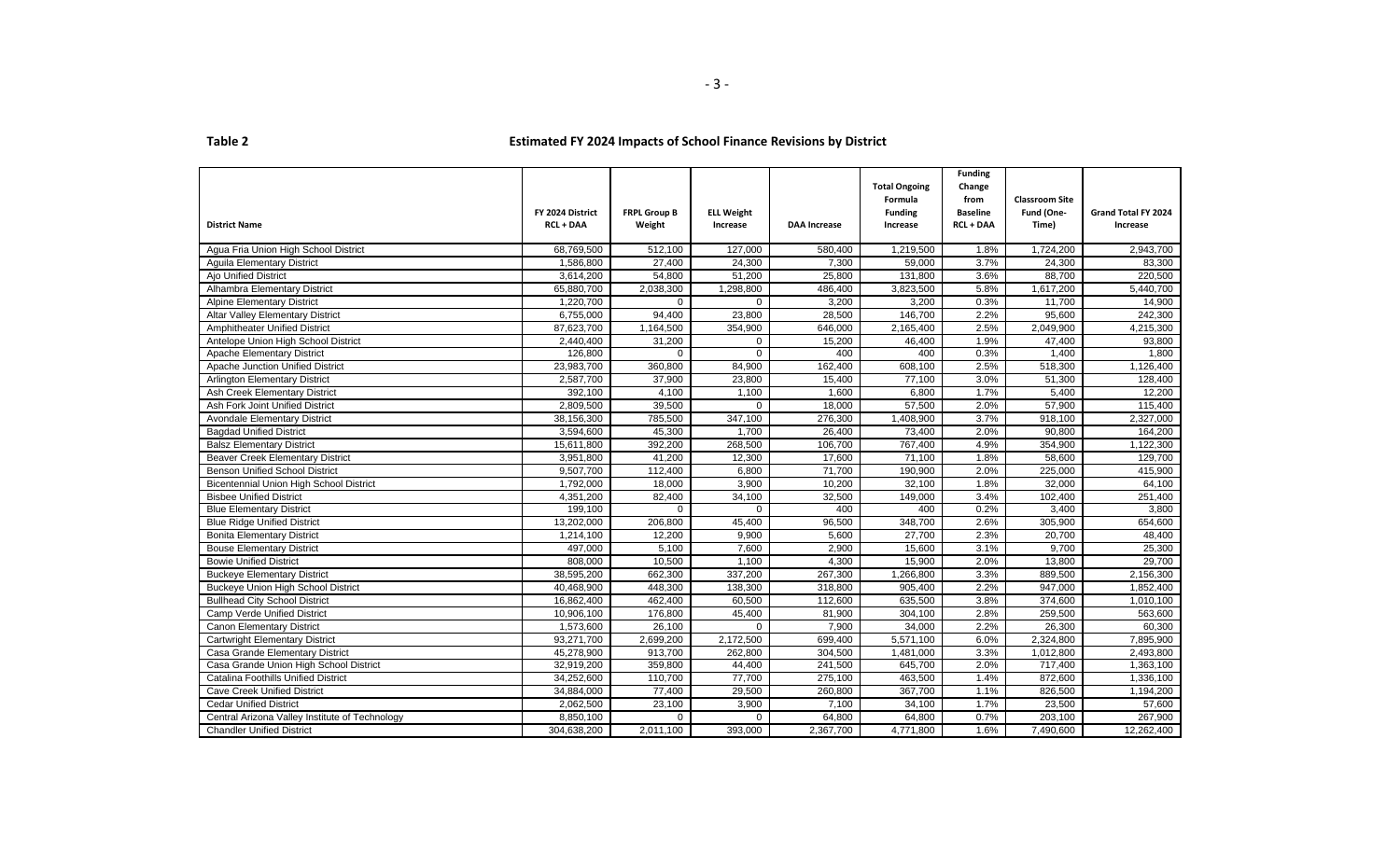| <b>District Name</b>                                      | FY 2024 District<br><b>RCL + DAA</b> | <b>FRPL Group B</b><br>Weight | <b>ELL Weight</b><br>Increase | <b>DAA Increase</b> | <b>Total Ongoing</b><br>Formula<br><b>Funding</b><br>Increase | <b>Funding</b><br>Change<br>from<br><b>Baseline</b><br><b>RCL + DAA</b> | <b>Classroom Site</b><br>Fund (One-<br>Time) | Grand Total FY 2024<br>Increase |
|-----------------------------------------------------------|--------------------------------------|-------------------------------|-------------------------------|---------------------|---------------------------------------------------------------|-------------------------------------------------------------------------|----------------------------------------------|---------------------------------|
| Chevelon Butte School District                            | 548,700                              | $\mathbf 0$                   | $\overline{0}$                | 1,000               | 1,000                                                         | 0.2%                                                                    | 3,600                                        | 4,600                           |
| <b>Chinle Unified District</b>                            | 20,837,100                           | 593,400                       | 107,200                       | 161,300             | 861,900                                                       | 4.1%                                                                    | 515,300                                      | 1,377,200                       |
| Chino Valley Unified District                             | 17,873,000                           | 227,300                       | 43,100                        | 122,900             | 393,300                                                       | 2.2%                                                                    | 391,600                                      | 784.900                         |
| Clarkdale-Jerome Elementary District                      | 3,198,600                            | 37,900                        | $\mathbf{0}$                  | 24,000              | 61,900                                                        | 1.9%                                                                    | 79,800                                       | 141,700                         |
| Cobre Valley Institute of Technology District             | 1,648,600                            | $\mathbf 0$                   | $\mathbf 0$                   | 15,200              | 15,200                                                        | 0.9%                                                                    | 47,600                                       | 62,800                          |
| <b>Cochise County Accommodation School District</b>       | 2,969,600                            | $\Omega$                      | $\mathbf 0$                   | 27,100              | 27,100                                                        | 0.9%                                                                    | 78,700                                       | 105,800                         |
| <b>Cochise Elementary District</b>                        | 889,000                              | 4,400                         | $\overline{0}$                | 5,000               | 9,400                                                         | 1.1%                                                                    | 16,400                                       | 25,800                          |
| <b>Cochise Technology District</b>                        | 4,857,800                            | $\mathbf 0$                   | $\mathbf 0$                   | 45,800              | 45,800                                                        | 0.9%                                                                    | 143,600                                      | 189,400                         |
| Coconino Association for Vocation Industry and Technology | 2,860,800                            | $\mathbf 0$                   | $\Omega$                      | 28,800              | 28,800                                                        | 1.0%                                                                    | 90,400                                       | 119,200                         |
| Coconino County Regional Accommodation SD                 | 3,027,400                            | $\mathbf 0$                   | 600                           | 8,000               | 8,600                                                         | 0.3%                                                                    | 23,500                                       | 32,100                          |
| <b>Colorado City Unified District</b>                     | 5,505,000                            | 77,300                        | $\Omega$                      | 39,000              | 116,300                                                       | 2.1%                                                                    | 128,000                                      | 244,300                         |
| Colorado River Union High School District                 | 14,492,000                           | 179,700                       | 22,300                        | 114,400             | 316,400                                                       | 2.2%                                                                    | 339,900                                      | 656,300                         |
| <b>Concho Elementary District</b>                         | 3,210,900                            | 33,100                        | $\Omega$                      | 9,300               | 42,400                                                        | 1.3%                                                                    | 31,000                                       | 73,400                          |
| <b>Congress Elementary District</b>                       | 1,102,100                            | 13,400                        | 4,500                         | 5,700               | 23,600                                                        | 2.1%                                                                    | 18,800                                       | 42,400                          |
| <b>Continental Elementary District</b>                    | 6,171,100                            | 38,300                        | 10,800                        | 30,100              | 79,200                                                        | 1.3%                                                                    | 101,200                                      | 180,400                         |
| <b>Coolidge Unified District</b>                          | 17,741,800                           | 309,900                       | 64,600                        | 123,000             | 497,500                                                       | 2.8%                                                                    | 390,400                                      | 887,900                         |
| Cottonwood-Oak Creek Elementary District                  | 12,350,700                           | 246,900                       | 96,100                        | 87,300              | 430,300                                                       | 3.5%                                                                    | 289,800                                      | 720,100                         |
| <b>Crane Elementary District</b>                          | 38,392,800                           | 831,200                       | 541,400                       | 280,800             | 1,653,400                                                     | 4.3%                                                                    | 933,000                                      | 2,586,400                       |
| <b>Creighton Elementary District</b>                      | 34,212,000                           | 922,700                       | 609,400                       | 249,700             | 1,781,800                                                     | 5.2%                                                                    | 830,000                                      | 2,611,800                       |
| <b>Crown King Elementary District</b>                     | 49,200                               | $\mathbf 0$                   | $\Omega$                      | 400                 | 400                                                           | 0.8%                                                                    | 1,400                                        | 1,800                           |
| Deer Valley Unified District                              | 223,562,400                          | 1,705,900                     | 454,200                       | 1,735,300           | 3,895,400                                                     | 1.7%                                                                    | 5,524,200                                    | 9,419,600                       |
| Double Adobe Elementary District                          | 436,900                              | $\Omega$                      | $\Omega$                      | 2.100               | 2.100                                                         | 0.5%                                                                    | 7,100                                        | 9.200                           |
| <b>Douglas Unified District</b>                           | 25,292,700                           | 636,400                       | 464,700                       | 204,400             | 1,305,500                                                     | 5.2%                                                                    | 646,800                                      | 1,952,300                       |
| <b>Duncan Unified District</b>                            | 3,114,000                            | 41,600                        | $\mathbf 0$                   | 20,200              | 61,800                                                        | 2.0%                                                                    | 69,900                                       | 131,700                         |
| <b>Dysart Unified District</b>                            | 166,741,600                          | 2,008,500                     | 437,200                       | 1,230,500           | 3,676,200                                                     | 2.2%                                                                    | 3,914,000                                    | 7,590,200                       |
| East Valley Institute of Technology                       | 56,329,100                           | $\Omega$                      | $\Omega$                      | 523,100             | 523,100                                                       | 0.9%                                                                    | 1,640,900                                    | 2,164,000                       |
| <b>Elfrida Elementary District</b>                        | 855,600                              | 13,600                        | 8,900                         | 5,900               | 28,400                                                        | 3.3%                                                                    | 19,500                                       | 47,900                          |
| <b>Eloy Elementary District</b>                           | 4.933.600                            | 140.100                       | 37,200                        | 36,400              | 213.700                                                       | 4.3%                                                                    | 121,000                                      | 334.700                         |
| <b>Empire Elementary District</b>                         | 142,200                              | $\Omega$                      | $\Omega$                      | 1,000               | 1,000                                                         | 0.7%                                                                    | 3,200                                        | 4,200                           |
| <b>Flagstaff Unified District</b>                         | 64,634,000                           | 672,500                       | 208,900                       | 480,600             | 1,362,000                                                     | 2.1%                                                                    | 1,523,500                                    | 2,885,500                       |
| <b>Florence Unified School District</b>                   | 72,557,700                           | 949,200                       | 153,500                       | 514,100             | 1,616,800                                                     | 2.2%                                                                    | 1,634,500                                    | 3,251,300                       |
| <b>Flowing Wells Unified District</b>                     | 34,576,700                           | 706,300                       | 253,300                       | 270,200             | 1,229,800                                                     | 3.6%                                                                    | 861,100                                      | 2,090,900                       |
| Fort Huachuca Accommodation District                      | 5,757,800                            | 49,100                        | 3,700                         | 40,700              | 93,500                                                        | 1.6%                                                                    | 135,500                                      | 229,000                         |
| <b>Fountain Hills Unified District</b>                    | 9,200,600                            | 64,500                        | 7,600                         | 70,700              | 142,800                                                       | 1.6%                                                                    | 219,800                                      | 362,600                         |
| <b>Fowler Elementary District</b>                         | 24,100,800                           | 635,000                       | 389,200                       | 175,100             | 1,199,300                                                     | 5.0%                                                                    | 582,100                                      | 1,781,400                       |
| Fredonia-Moccasin Unified District                        | 1,694,100                            | 26,600                        | $\mathbf 0$                   | 11,600              | 38,200                                                        | 2.3%                                                                    | 40,900                                       | 79,100                          |
| <b>Ft Thomas Unified District</b>                         | 4,879,600                            | 103,700                       | $\mathbf 0$                   | 37,100              | 140,800                                                       | 2.9%                                                                    | 118,300                                      | 259,100                         |
| <b>Gadsden Elementary District</b>                        | 32,468,200                           | 831,800                       | 1,206,200                     | 234,700             | 2,272,700                                                     | 7.0%                                                                    | 780,000                                      | 3,052,700                       |
| <b>Ganado Unified School District</b>                     | 10,956,600                           | 235,100                       | $\Omega$                      | 65,000              | 300,100                                                       | 2.7%                                                                    | 202,400                                      | 502,500                         |
| <b>Gila Bend Unified District</b>                         | 3,760,400                            | 63,200                        | 48,900                        | 29,000              | 141,100                                                       | 3.8%                                                                    | 94,000                                       | 235,100                         |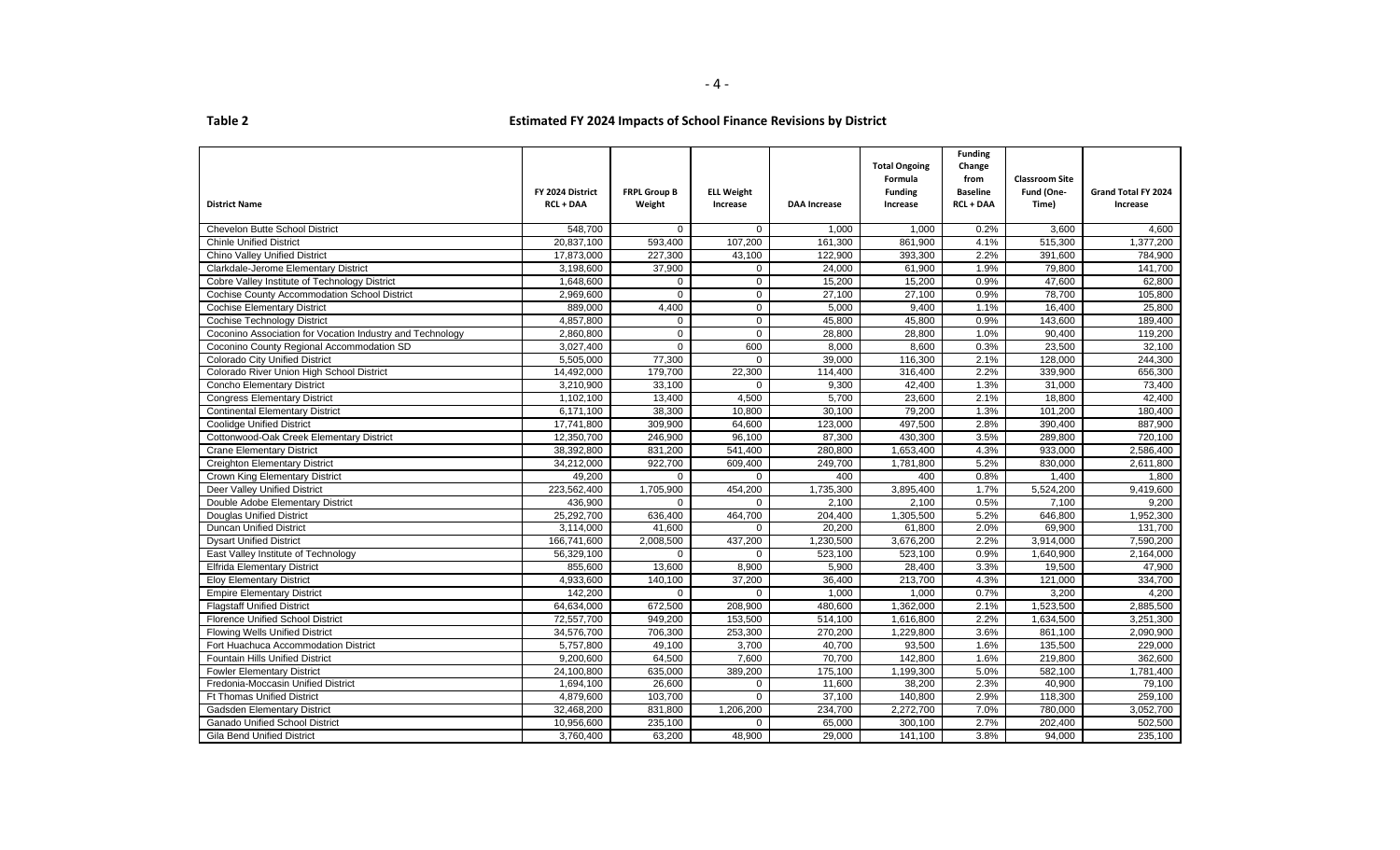|                                           | FY 2024 District | <b>FRPL Group B</b> | <b>ELL Weight</b> |                     | <b>Total Ongoing</b><br>Formula<br><b>Funding</b> | <b>Funding</b><br>Change<br>from<br><b>Baseline</b> | <b>Classroom Site</b><br>Fund (One- | Grand Total FY 2024 |
|-------------------------------------------|------------------|---------------------|-------------------|---------------------|---------------------------------------------------|-----------------------------------------------------|-------------------------------------|---------------------|
| <b>District Name</b>                      | <b>RCL + DAA</b> | Weight              | Increase          | <b>DAA Increase</b> | Increase                                          | <b>RCL + DAA</b>                                    | Time)                               | Increase            |
| Gila County Regional School District      | 170,900          | $\mathbf{0}$        | $\mathbf 0$       | 500                 | 500                                               | 0.3%                                                | 1,400                               | 1,900               |
| Gila Institute for Technology             | 2,615,000        | $\Omega$            | $\mathbf 0$       | 24,700              | 24,700                                            | 0.9%                                                | 77,500                              | 102,200             |
| <b>Gilbert Unified District</b>           | 241,994,500      | 1,532,000           | 323,100           | 1,770,100           | 3,625,200                                         | 1.5%                                                | 5,626,800                           | 9,252,000           |
| <b>Glendale Elementary District</b>       | 64,235,600       | 1,943,100           | 996,500           | 467,700             | 3,407,300                                         | 5.3%                                                | 1,554,600                           | 4,961,900           |
| Glendale Union High School District       | 128,086,100      | 1,703,400           | 609,400           | 1,053,200           | 3,366,000                                         | 2.6%                                                | 3,128,700                           | 6,494,700           |
| <b>Globe Unified District</b>             | 10,879,800       | 156,900             | 18,700            | 83,300              | 258,900                                           | 2.4%                                                | 261,100                             | 520,000             |
| <b>Grand Canyon Unified District</b>      | 2,214,400        | 33,900              | 10,400            | 16,500              | 60,800                                            | 2.7%                                                | 58,100                              | 118,900             |
| <b>Hackberry School District</b>          | 726,000          | 6.700               | $\mathbf 0$       | 2.800               | 9,500                                             | 1.3%                                                | 10,300                              | 19.800              |
| Hayden-Winkelman Unified District         | 2,799,100        | 46,400              | $\mathbf 0$       | 17,700              | 64,100                                            | 2.3%                                                | 57,200                              | 121,300             |
| Heber-Overgaard Unified District          | 4,334,900        | 40,000              | $\mathbf 0$       | 29,000              | 69,000                                            | 1.6%                                                | 99,200                              | 168,200             |
| <b>Higley Unified School District</b>     | 94,762,200       | 405,400             | 86,100            | 695,900             | 1,187,400                                         | 1.3%                                                | 2,219,300                           | 3,406,700           |
| <b>Hillside Elementary District</b>       | 146,400          | $\mathbf 0$         | $\mathbf 0$       | 200                 | 200                                               | 0.1%                                                | 700                                 | 900                 |
| <b>Holbrook Unified District</b>          | 15,211,700       | 267,000             | 22,200            | 95,000              | 384,200                                           | 2.5%                                                | 301,000                             | 685,200             |
| <b>Humboldt Unified District</b>          | 38,848,500       | 507,100             | 123,700           | 284,200             | 915,000                                           | 2.4%                                                | 908,400                             | 1,823,400           |
| <b>Hyder Elementary District</b>          | 1,169,000        | 16,900              | 10,300            | 6,100               | 33,300                                            | 2.8%                                                | 20,100                              | 53,400              |
| Indian Oasis-Baboquivari Unified District | 8,846,700        | 193,300             | $\mathbf 0$       | 56,600              | 249,900                                           | 2.8%                                                | 182,800                             | 432,700             |
| <b>Isaac Elementary District</b>          | 33,541,600       | 1,086,800           | 1,005,700         | 244,700             | 2,337,200                                         | 7.0%                                                | 814,200                             | 3,151,400           |
| J O Combs Unified School District         | 31,398,700       | 344,600             | 82,200            | 234,500             | 661,300                                           | 2.1%                                                | 746,400                             | 1,407,700           |
| Joseph City Unified District              | 4,640,500        | 33,900              | $\Omega$          | 28,300              | 62,200                                            | 1.3%                                                | 89,200                              | 151,400             |
| <b>Kayenta Unified District</b>           | 13,267,400       | 255.700             | 36,700            | 88.200              | 380.600                                           | 2.9%                                                | 278,500                             | 659.100             |
| Kingman Unified School District           | 52,515,800       | 770,700             | 98,500            | 357,900             | 1,227,100                                         | 2.3%                                                | 1,145,600                           | 2,372,700           |
| <b>Kirkland Elementary District</b>       | 833,500          | 11,800              | $\Omega$          | 4,600               | 16,400                                            | 2.0%                                                | 15,400                              | 31,800              |
| <b>Kyrene Elementary District</b>         | 100,478,000      | 843,600             | 219,900           | 718,300             | 1,781,800                                         | 1.8%                                                | 2,388,400                           | 4,170,200           |
| Lake Havasu Unified District              | 35,950,200       | 459,500             | 48,900            | 282,400             | 790,800                                           | 2.2%                                                | 898,600                             | 1,689,400           |
| <b>Laveen Elementary District</b>         | 47,232,900       | 901,500             | 321,300           | 352,000             | 1,574,800                                         | 3.3%                                                | 1,170,900                           | 2,745,700           |
| <b>Liberty Elementary District</b>        | 28,995,000       | 304,900             | 155,800           | 204,800             | 665,500                                           | 2.3%                                                | 681,300                             | 1,346,800           |
| <b>Litchfield Elementary District</b>     | 69,402,800       | 649,500             | 226,900           | 501,800             | 1,378,200                                         | 2.0%                                                | 1,668,300                           | 3,046,500           |
| <b>Littlefield Unified District</b>       | 3,076,600        | 49,900              | 41,400            | 22,200              | 113,500                                           | 3.7%                                                | 76,900                              | 190,400             |
| <b>Littleton Elementary District</b>      | 36,019,800       | 933,200             | 406,200           | 269,700             | 1,609,100                                         | 4.5%                                                | 896,900                             | 2,506,000           |
| <b>Madison Elementary District</b>        | 35,514,700       | 380,000             | 98,700            | 269,500             | 748,200                                           | 2.1%                                                | 895,300                             | 1,643,500           |
| Maine Consolidated School District        | 1,408,900        | 9,400               | $\Omega$          | 6,400               | 15,800                                            | 1.1%                                                | 23,800                              | 39,600              |
| Mammoth-San Manuel Unified District       | 4,604,900        | 82,600              | 6,000             | 30,600              | 119,200                                           | 2.6%                                                | 99,000                              | 218,200             |
| <b>Marana Unified District</b>            | 93,450,700       | 918,200             | 133,900           | 660,300             | 1,712,400                                         | 1.8%                                                | 2,100,100                           | 3,812,500           |
| Maricopa County Regional District         | 2,463,900        | 26,500              | 4,200             | 9,200               | 39,900                                            | 1.6%                                                | 29,400                              | 69,300              |
| Maricopa Unified School District          | 59,847,200       | 706,500             | 159,900           | 433,000             | 1,299,400                                         | 2.2%                                                | 1,377,600                           | 2,677,000           |
| Mary C O'Brien Accommodation District     | 2,197,100        | 28,900              | 1,500             | 13,400              | 43,800                                            | 2.0%                                                | 42,700                              | 86,500              |
| <b>Mayer Unified School District</b>      | 4,929,600        | 85,500              | 4,500             | 33,000              | 123,000                                           | 2.5%                                                | 104,400                             | 227,400             |
| <b>Mcnary Elementary District</b>         | 1,138,400        | 21,900              | $\mathbf 0$       | 6,700               | 28,600                                            | 2.5%                                                | 22,400                              | 51,000              |
| <b>McNeal Elementary District</b>         | 717,600          | 7,500               | $\Omega$          | 2,800               | 10,300                                            | 1.4%                                                | 9,400                               | 19,700              |
| <b>Mesa Unified District</b>              | 422,655,900      | 6,266,400           | 2,303,600         | 3,028,400           | 11,598,400                                        | 2.7%                                                | 9,656,900                           | 21,255,300          |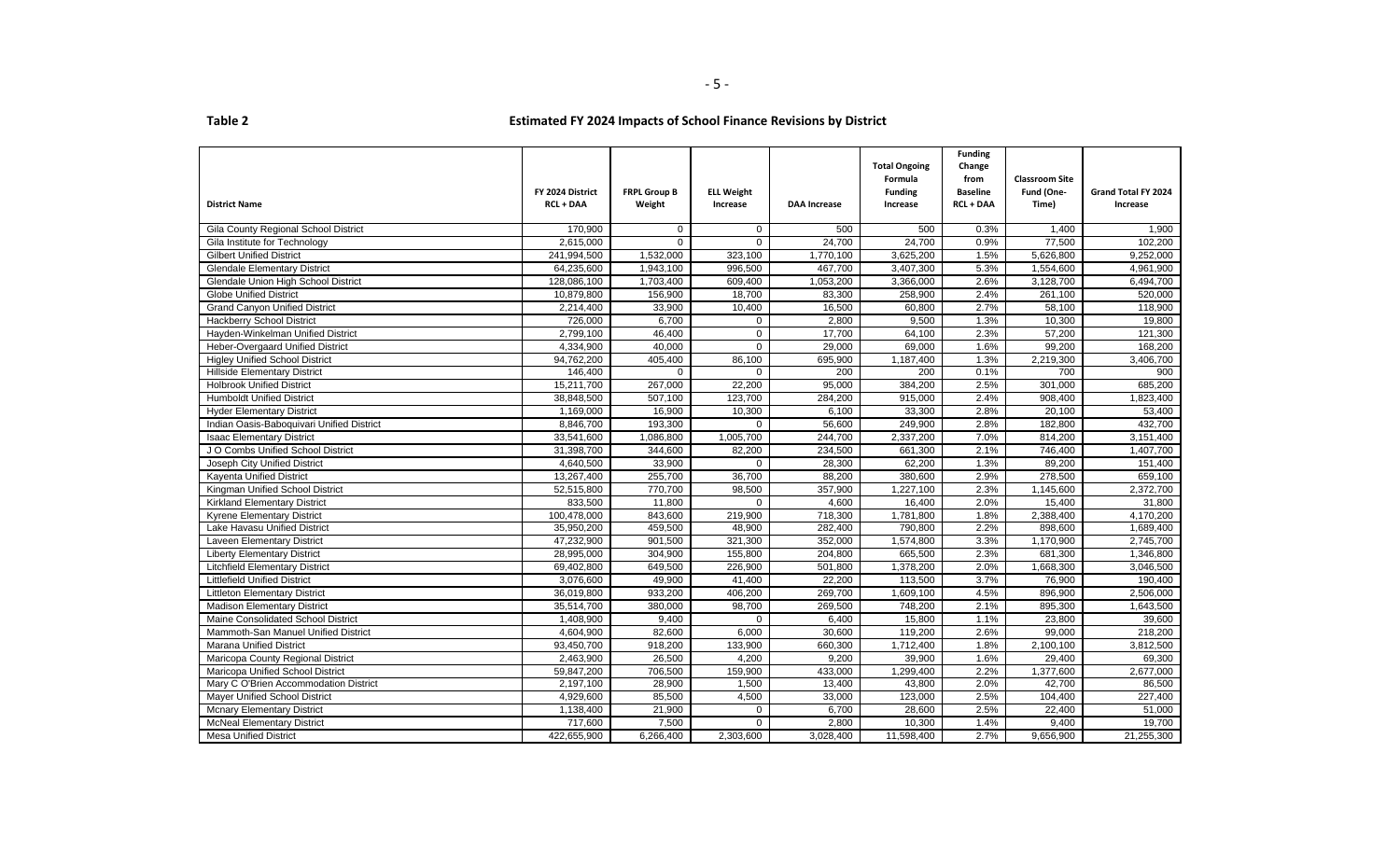| <b>District Name</b>                                              | FY 2024 District<br><b>RCL + DAA</b> | <b>FRPL Group B</b><br>Weight | <b>ELL Weight</b><br>Increase | <b>DAA Increase</b> | <b>Total Ongoing</b><br>Formula<br><b>Funding</b><br>Increase | <b>Funding</b><br>Change<br>from<br><b>Baseline</b><br><b>RCL + DAA</b> | <b>Classroom Site</b><br>Fund (One-<br>Time) | Grand Total FY 2024<br>Increase |
|-------------------------------------------------------------------|--------------------------------------|-------------------------------|-------------------------------|---------------------|---------------------------------------------------------------|-------------------------------------------------------------------------|----------------------------------------------|---------------------------------|
| <b>Miami Unified District</b>                                     | 11,203,600                           | 104,100                       | 27,900                        | 87,100              | 219,100                                                       | 2.0%                                                                    | 277,100                                      | 496,200                         |
| Mingus Union High School District                                 | 9,046,700                            | 96,900                        | 27,500                        | 77,100              | 201,500                                                       | 2.2%                                                                    | 229,000                                      | 430,500                         |
| <b>Mobile Elementary District</b>                                 | 326.400                              | 3.700                         | $\Omega$                      | 1.400               | 5,100                                                         | 1.6%                                                                    | 4.600                                        | 9.700                           |
| Mohave Valley Elementary District                                 | 8,200,300                            | 138,500                       | 6,300                         | 53,100              | 197,900                                                       | 2.4%                                                                    | 176,600                                      | 374,500                         |
| <b>Mohawk Valley Elementary District</b>                          | 1,536,300                            | 19,700                        | 15,600                        | 8,600               | 43,900                                                        | 2.9%                                                                    | 28,500                                       | 72,400                          |
| <b>Morenci Unified District</b>                                   | 9,496,200                            | 92.500                        | 3,100                         | 72,900              | 168,500                                                       | 1.8%                                                                    | 231,300                                      | 399.800                         |
| Morristown Elementary District                                    | 1,390,800                            | 13,000                        | 3,600                         | 7,500               | 24,100                                                        | 1.7%                                                                    | 25,000                                       | 49,100                          |
| Mountain Institute Joint Technology Education District            | 3,441,100                            | $\Omega$                      | $\Omega$                      | 30,900              | 30,900                                                        | 0.9%                                                                    | 96,900                                       | 127,800                         |
| Murphy Elementary District                                        | 7,992,400                            | 283,300                       | 242,300                       | 58,500              | 584,100                                                       | 7.3%                                                                    | 194,500                                      | 778,600                         |
| Naco Elementary District                                          | 3,391,600                            | 49.200                        | 89,700                        | 16,500              | 155,400                                                       | 4.6%                                                                    | 54,700                                       | 210,100                         |
| Nadaburg Unified School District                                  | 8,412,100                            | 91,900                        | 27,900                        | 45,400              | 165,200                                                       | 2.0%                                                                    | 149,400                                      | 314,600                         |
| <b>Nogales Unified District</b>                                   | 36,558,400                           | 804,900                       | 720,100                       | 286,800             | 1,811,800                                                     | 5.0%                                                                    | 910,400                                      | 2,722,200                       |
| Northeast Arizona Technological Institute of Vocational Education | 2,774,000                            | $\mathbf 0$                   | $\mathbf 0$                   | 24,800              | 24,800                                                        | 0.9%                                                                    | 77,900                                       | 102,700                         |
| Northern Arizona Vocational Institute of Technology               | 5,915,000                            | $\Omega$                      | $\Omega$                      | 55,500              | 55,500                                                        | 0.9%                                                                    | 174,200                                      | 229,700                         |
| <b>Oracle Elementary District</b>                                 | 5,441,000                            | 49,200                        | 4,100                         | 20,000              | 73,300                                                        | 1.3%                                                                    | 66,700                                       | 140,000                         |
| <b>Osborn Elementary District</b>                                 | 16,904,100                           | 539,600                       | 192,400                       | 120,800             | 852,800                                                       | 5.0%                                                                    | 401,500                                      | 1,254,300                       |
| Owens-Whitney Elementary District                                 | 400,200                              | 2.300                         | $\Omega$                      | 1.100               | 3,400                                                         | 0.8%                                                                    | 4,100                                        | 7.500                           |
| Page Unified District                                             | 17,270,900                           | 355,600                       | 95,400                        | 126,600             | 577,600                                                       | 3.3%                                                                    | 403,200                                      | 980,800                         |
| Palo Verde Elementary District                                    | 3,736,100                            | 63,800                        | 29,900                        | 23,700              | 117,400                                                       | 3.1%                                                                    | 78,900                                       | 196,300                         |
| Paloma School District                                            | 896,500                              | 19,600                        | 11,100                        | 5,800               | 36,500                                                        | 4.1%                                                                    | 19,200                                       | 55,700                          |
| Palominas Elementary District                                     | 9,886,800                            | 79,200                        | 16,900                        | 40,800              | 136,900                                                       | 1.4%                                                                    | 135,700                                      | 272,600                         |
| Paradise Valley Unified District                                  | 207,531,600                          | 1,816,700                     | 953,700                       | 1,503,300           | 4,273,700                                                     | 2.1%                                                                    | 4,780,200                                    | 9,053,900                       |
| <b>Parker Unified School District</b>                             | 12,860,000                           | 246,500                       | 22,900                        | 94,100              | 363,500                                                       | 2.8%                                                                    | 302,000                                      | 665,500                         |
| Patagonia Elementary District                                     | 1,075,300                            | $\Omega$                      | $\mathbf 0$                   | 5,700               | 5,700                                                         | 0.5%                                                                    | 18,800                                       | 24,500                          |
| Patagonia Union High School District                              | 1,189,500                            | 25,000                        | $\Omega$                      | 5,000               | 30.000                                                        | 2.5%                                                                    | 15,200                                       | 45.200                          |
| Payson Unified District                                           | 16,805,300                           | 232,200                       | 33,700                        | 118,400             | 384,300                                                       | 2.3%                                                                    | 378,000                                      | 762,300                         |
| <b>Peach Springs Unified District</b>                             | 1,434,300                            | 25,800                        | 1,100                         | 11,200              | 38,100                                                        | 2.7%                                                                    | 37,400                                       | 75,500                          |
| <b>Pearce Elementary District</b>                                 | 1,243,800                            | 12,800                        | 15,400                        | 7,600               | 35,800                                                        | 2.9%                                                                    | 25,200                                       | 61,000                          |
| Pendergast Elementary District                                    | 51,823,200                           | 1,172,100                     | 554,900                       | 382,800             | 2,109,800                                                     | 4.1%                                                                    | 1,272,900                                    | 3,382,700                       |
| Peoria Unified School District                                    | 254,714,000                          | 2,759,500                     | 772,500                       | 1,932,600           | 5,464,600                                                     | 2.1%                                                                    | 6,132,700                                    | 11,597,300                      |
| <b>Phoenix Elementary District</b>                                | 34,112,800                           | 901,000                       | 492,400                       | 247,300             | 1,640,700                                                     | 4.8%                                                                    | 822,000                                      | 2,462,700                       |
| Phoenix Union High School District                                | 217,800,700                          | 4,185,800                     | 1,981,600                     | 1,762,300           | 7,929,700                                                     | 3.6%                                                                    | 5,235,200                                    | 13,164,900                      |
| Picacho Elementary District                                       | 1,372,900                            | 33,800                        | 6,700                         | 9,200               | 49,700                                                        | 3.6%                                                                    | 30,500                                       | 80,200                          |
| Pima Accommodation District                                       | 2,165,900                            | $\mathbf 0$                   | $\mathbf 0$                   | 25,000              | 25,000                                                        | 1.2%                                                                    | 73,000                                       | 98,000                          |
| Pima County JTED                                                  | 32,536,300                           | $\Omega$                      | $\Omega$                      | 303,400             | 303,400                                                       | 0.9%                                                                    | 951,700                                      | 1,255,100                       |
| <b>Pima Unified District</b>                                      | 7,994,300                            | 75,200                        | 11,500                        | 60,700              | 147,400                                                       | 1.8%                                                                    | 191,300                                      | 338,700                         |
| Pine Strawberry Elementary District                               | 1,474,400                            | 14,300                        | $\mathbf 0$                   | 5,300               | 19,600                                                        | 1.3%                                                                    | 19,600                                       | 39,200                          |
| <b>Pinon Unified District</b>                                     | 7,854,000                            | 194,900                       | 23,800                        | 54,500              | 273,200                                                       | 3.5%                                                                    | 176,200                                      | 449,400                         |
| <b>Pomerene Elementary District</b>                               | 1,145,800                            | 11,600                        | $\Omega$                      | 6,600               | 18,200                                                        | 1.6%                                                                    | 21,800                                       | 40.000                          |
| <b>Prescott Unified District</b>                                  | 25,919,200                           | 222,600                       | 26,500                        | 195,300             | 444,400                                                       | 1.7%                                                                    | 618,300                                      | 1,062,700                       |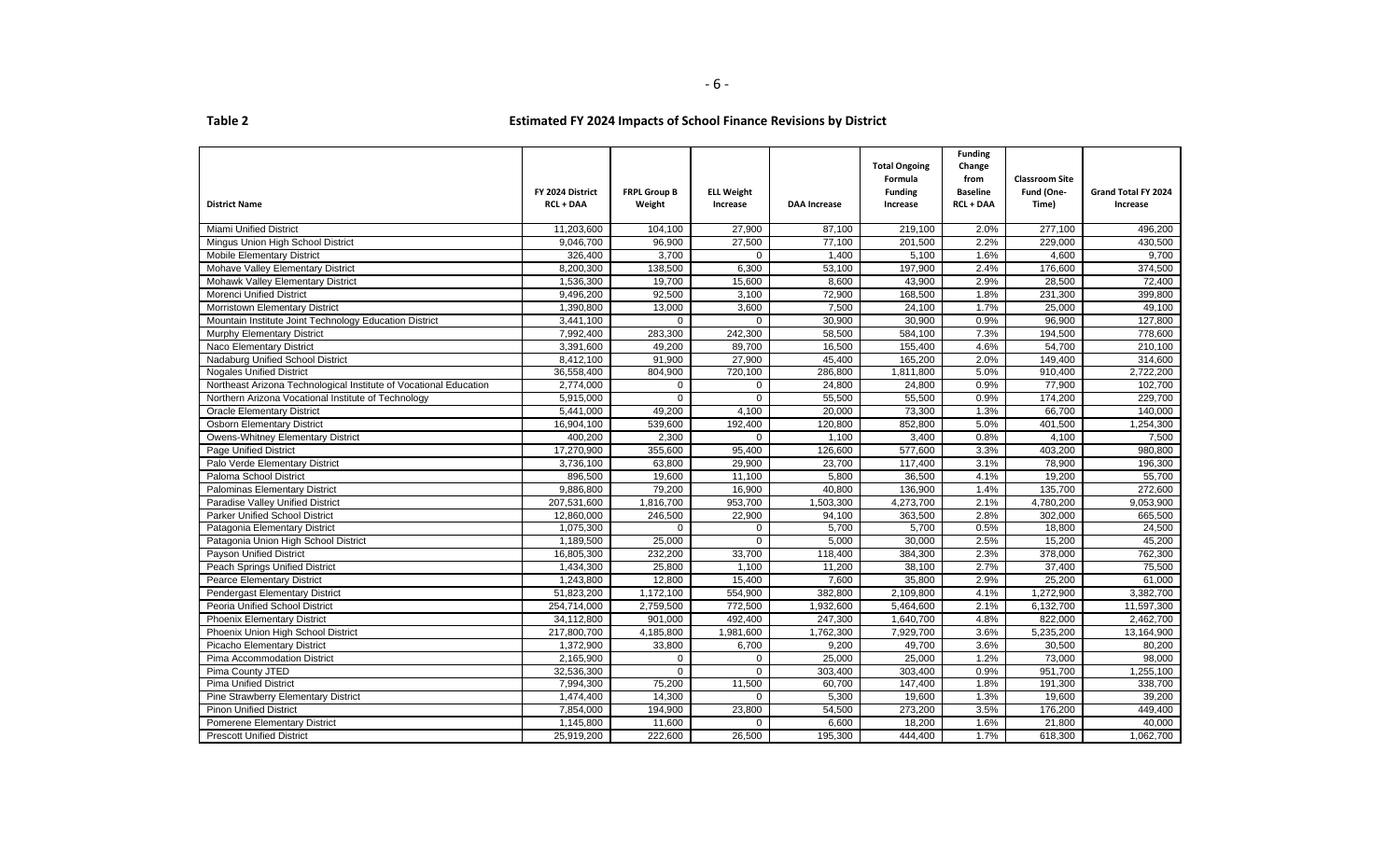|                                                |                  |                     |                   |                     | <b>Total Ongoing</b> | <b>Funding</b><br>Change |                       |                      |
|------------------------------------------------|------------------|---------------------|-------------------|---------------------|----------------------|--------------------------|-----------------------|----------------------|
|                                                |                  |                     |                   |                     | Formula              | from                     | <b>Classroom Site</b> |                      |
|                                                | FY 2024 District | <b>FRPL Group B</b> | <b>ELL Weight</b> |                     | <b>Funding</b>       | <b>Baseline</b>          | Fund (One-            | Grand Total FY 2024  |
| <b>District Name</b>                           | <b>RCL + DAA</b> | Weight              | Increase          | <b>DAA Increase</b> | Increase             | <b>RCL + DAA</b>         | Time)                 | Increase             |
| <b>Quartzsite Elementary District</b>          | 1,465,600        | 30,600              | 2.000             | 8,200               | 40,800               | 2.8%                     | 27,300                | 68,100               |
| Queen Creek Unified District                   | 84,829,700       | 334,200             | 65,300            | 632,300             | 1,031,800            | 1.2%                     | 2,024,200             | 3,056,000            |
| Rainbow Accommodation School                   | 698,500          | $\Omega$            | $\Omega$          | 1,200               | 1,200                | 0.2%                     | 3,800                 | 5,000                |
| <b>Ray Unified District</b>                    | 3,520,900        | 43,600              | 1,600             | 23,600              | 68,800               | 2.0%                     | 74,600                | 143,400              |
| <b>Red Mesa Unified District</b>               | 5,304,900        | 81,500              | 32,800            | 29,200              | 143,500              | 2.7%                     | 94,200                | 237,700              |
| <b>Red Rock Elementary District</b>            | 3,635,700        | 34,600              | 7,000             | 23,100              | 64,700               | 1.8%                     | 77,100                | 141,800              |
| <b>Redington Elementary District</b>           | 122,500          | $\Omega$            | $\Omega$          | 300                 | 300                  | 0.2%                     | 900                   | 1,200                |
| <b>Riverside Elementary District</b>           | 5,581,400        | 159,300             | 53,900            | 39,200              | 252,400              | 4.5%                     | 130,500               | 382,900              |
| Roosevelt Elementary District                  | 48,622,500       | 1.363.400           | 911.700           | 349.300             | 2,624,400            | 5.4%                     | 1.161.700             | 3.786.100            |
| Round Valley Unified District                  | 10,345,500       | 98,200              | 30,600            | 75,500              | 204,300              | 2.0%                     | 243,000               | $\overline{447,300}$ |
| Sacaton Elementary District                    | 4,408,100        | 113,500             | $\Omega$          | 24,800              | 138,300              | 3.1%                     | 82,600                | 220,900              |
| Saddle Mountain Unified School District        | 21,909,500       | 240,100             | 121,000           | 150,600             | 511,700              | 2.3%                     | 482,900               | 994,600              |
| <b>Safford Unified District</b>                | 19,630,200       | 288,600             | 9,500             | 145,700             | 443,800              | 2.3%                     | 467,000               | 910,800              |
| Sahuarita Unified District                     | 41,341,200       | 435,800             | 100.000           | 316,700             | 852,500              | 2.1%                     | 1,008,200             | 1,860,700            |
| Salome Consolidated Elementary District        | 891,700          | 14,400              | 16,200            | 6,000               | 36,600               | 4.1%                     | 20,000                | 56,600               |
| San Carlos Unified District                    | 10,509,400       | 262,200             | 9,000             | 74,900              | 346,100              | 3.3%                     | 235,900               | 582,000              |
| San Fernando Elementary District               | 434,600          | $\Omega$            | 7,500             | 1,300               | 8,800                | 2.0%                     | 4,900                 | 13,700               |
| San Simon Unified District                     | 1,196,100        | 17.000              | 2,900             | 7,000               | 26,900               | 2.2%                     | 22,800                | 49,700               |
| <b>Sanders Unified District</b>                | 5,242,000        | 124,000             | 12,000            | 37,500              | 173,500              | 3.3%                     | 127,000               | 300,500              |
| Santa Cruz Elementary District                 | 2,594,000        | 29,400              | 20,300            | 10,500              | 60.200               | 2.3%                     | 34,700                | 94.900               |
| Santa Cruz Valley Unified District             | 25,529,800       | 478,000             | 329,300           | 192,600             | 999,900              | 3.9%                     | 610,600               | 1,610,500            |
| Santa Cruz Valley Union High School District   | 3,251,800        | 58,900              | 25,700            | 23,800              | 108,400              | 3.3%                     | 69,300                | 177,700              |
| <b>Scottsdale Unified District</b>             | 151,096,000      | 978,300             | 329,700           | 1,143,200           | 2,451,200            | 1.6%                     | 3,619,300             | 6,070,500            |
| Sedona-Oak Creek JUSD #9                       | 5,857,000        | 80,300              | 63,100            | 44,400              | 187,800              | 3.2%                     | 137,300               | 325,100              |
| Seligman Unified District                      | 2,052,500        | 16,000              | $\mathbf 0$       | 9,400               | 25,400               | 1.2%                     | 30,200                | 55,600               |
| <b>Sentinel Elementary District</b>            | 539,400          | 6,000               | $\mathbf 0$       | 2,000               | 8,000                | 1.5%                     | 6,500                 | 14,500               |
| Show Low Unified District                      | 17,983,500       | 193,500             | 33,900            | 130,500             | 357,900              | 2.0%                     | 415,400               | 773,300              |
| Sierra Vista Unified District                  | 32.621.400       | 430.400             | 42.100            | 248.500             | 721,000              | 2.2%                     | 787.200               | 1,508,200            |
| <b>Skull Valley Elementary District</b>        | 454,900          | 1,800               | $\Omega$          | 1,900               | 3,700                | 0.8%                     | 6,300                 | 10,000               |
| Snowflake Unified District                     | 18,140,200       | 188,100             | 12,600            | 143,000             | 343,700              | 1.9%                     | 456,700               | 800,400              |
| Solomon Elementary District                    | 1,809,300        | 21,100              | $\Omega$          | 9,600               | 30,700               | 1.7%                     | 32,000                | 62,700               |
| <b>Somerton Elementary District</b>            | 19,263,000       | 471,700             | 473,200           | 134,200             | 1,079,100            | 5.6%                     | 446,300               | 1,525,400            |
| Sonoita Elementary District                    | 1,326,000        | 4,700               | 600               | 6,100               | 11,400               | 0.9%                     | 20.200                | 31.600               |
| Southwest Technical Education District of Yuma | 8,665,600        | $\Omega$            | $\mathbf 0$       | 81,000              | 81,000               | 0.9%                     | 254,100               | 335,100              |
| <b>St David Unified District</b>               | 3,142,700        | 28,800              | 600               | 24,100              | 53,500               | 1.7%                     | 77,000                | 130,500              |
| <b>St Johns Unified District</b>               | 7,378,100        | 74,100              | $\Omega$          | 46,100              | 120.200              | 1.6%                     | 150.800               | 271.000              |
| <b>Stanfield Elementary District</b>           | 3,798,400        | 65,600              | 54,700            | 21,800              | 142,100              | 3.7%                     | 72,500                | 214,600              |
| <b>Sunnyside Unified District</b>              | 98,091,800       | 2,245,900           | 1,282,800         | 758,100             | 4,286,800            | 4.4%                     | 2,418,000             | 6,704,800            |
| <b>Superior Unified School District</b>        | 2,961,000        | 43,300              | 7,000             | 21,000              | 71,300               | 2.4%                     | 73,800                | 145,100              |
| <b>Tanque Verde Unified District</b>           | 15,225,800       | 51,200              | 2,300             | 115,900             | 169,400              | 1.1%                     | 369,900               | 539,300              |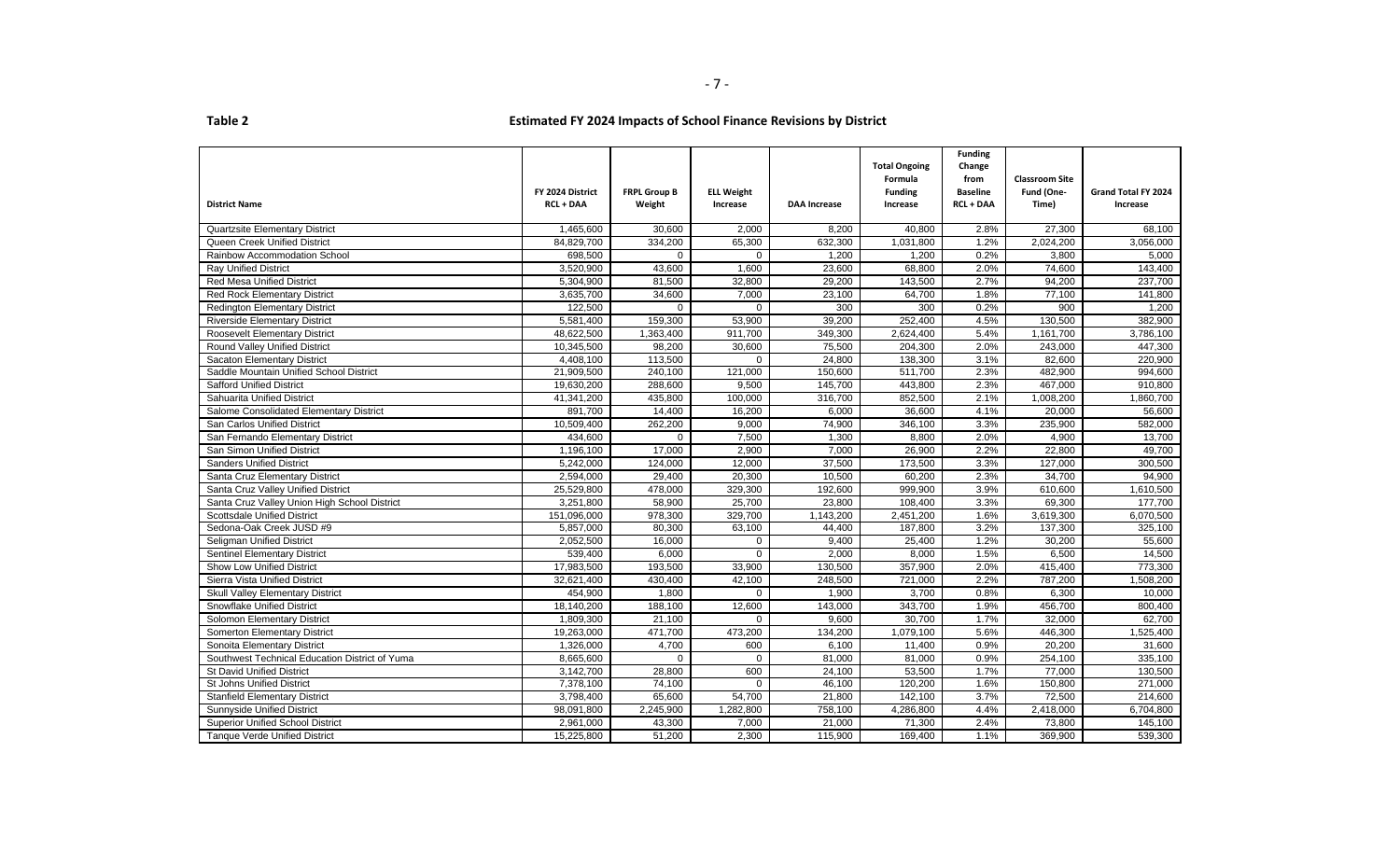- 8 -

|                                                    |                  |                     |                   |                     | <b>Total Ongoing</b> | <b>Funding</b><br>Change |                       |                     |
|----------------------------------------------------|------------------|---------------------|-------------------|---------------------|----------------------|--------------------------|-----------------------|---------------------|
|                                                    |                  |                     |                   |                     | Formula              | from                     | <b>Classroom Site</b> |                     |
|                                                    | FY 2024 District | <b>FRPL Group B</b> | <b>ELL Weight</b> |                     | <b>Funding</b>       | <b>Baseline</b>          | Fund (One-            | Grand Total FY 2024 |
| <b>District Name</b>                               | <b>RCL + DAA</b> | Weight              | Increase          | <b>DAA Increase</b> | Increase             | <b>RCL + DAA</b>         | Time)                 | Increase            |
|                                                    |                  |                     |                   |                     |                      |                          |                       |                     |
| <b>Tempe School District</b>                       | 72,346,000       | 1,404,600           | 661,000           | 513,300             | 2,578,900            | 3.6%                     | 1,708,000             | 4,286,900           |
| Tempe Union High School District                   | 97,865,500       | 531,600             | 85,900            | 811,600             | 1,429,100            | 1.5%                     | 2,410,900             | 3,840,000           |
| <b>Thatcher Unified District</b>                   | 12,828,400       | 104,600             | 3,100             | 100,200             | 207,900              | 1.6%                     | 315,800               | 523,700             |
| <b>Tolleson Elementary District</b>                | 17,783,500       | 494,600             | 212,300           | 130,500             | 837,400              | 4.7%                     | 433,700               | 1,271,100           |
| <b>Tolleson Union High School District</b>         | 98,692,100       | 1,418,600           | 536,400           | 847,500             | 2,802,500            | 2.8%                     | 2,517,700             | 5,320,200           |
| <b>Toltec Elementary District</b>                  | 6,747,200        | 163,000             | 32,500            | 47,600              | 243,100              | 3.6%                     | 158,500               | 401,600             |
| <b>Tombstone Unified District</b>                  | 7,150,600        | 103,200             | 6,900             | 48,600              | 158,700              | 2.2%                     | 151,000               | 309,700             |
| <b>Tonto Basin Elementary District</b>             | 981,700          | 11,900              | $\mathbf 0$       | 4,300               | 16,200               | 1.7%                     | 16,000                | 32,200              |
| <b>Topock Elementary District</b>                  | 1,035,200        | 15,700              | $\mathbf 0$       | 6,100               | 21,800               | 2.1%                     | 22,700                | 44,500              |
| <b>Tuba City Unified District</b>                  | 13,267,200       | 263,300             | 4,000             | 82,300              | 349,600              | 2.6%                     | 258,200               | 607,800             |
| <b>Tucson Unified District</b>                     | 294,355,400      | 5,569,000           | 1,918,400         | 2,178,200           | 9,665,600            | 3.3%                     | 6,932,200             | 16,597,800          |
| <b>Union Elementary District</b>                   | 11,440,600       | 213,900             | 158,000           | 81,900              | 453,800              | 4.0%                     | 272,300               | 726,100             |
| Vail Unified District                              | 100,077,100      | 529,800             | 81,700            | 744,100             | 1,355,600            | 1.4%                     | 2,372,200             | 3,727,800           |
| Valentine Elementary District                      | 770,000          | $\mathbf{0}$        | $\mathbf 0$       | 5,100               | 5,100                | 0.7%                     | 17,000                | 22,100              |
| Valley Academy for Career and Technology Education | 1,835,600        | $\Omega$            | $\mathbf 0$       | 17,000              | 17,000               | 0.9%                     | 53,400                | 70,400              |
| Valley Union High School District                  | 1,181,700        | 11,900              | $\mathbf 0$       | 6,600               | 18,500               | 1.6%                     | 20,200                | 38,700              |
| Vernon Elementary District                         | 1,822,400        | 20,000              | $\mathbf 0$       | 6,100               | 26,100               | 1.4%                     | 20,300                | 46,400              |
| Washington Elementary School District              | 137,114,600      | 3,603,800           | 1,674,500         | 946,100             | 6,224,400            | 4.5%                     | 3,148,400             | 9,372,800           |
| <b>Wellton Elementary District</b>                 | 1,364,300        | 23,400              | 9,200             | 8,600               | 41,200               | 3.0%                     | 28,700                | 69,900              |
| Wenden Elementary District                         | 802,400          | 17,400              | 9,300             | 4,600               | 31,300               | 3.9%                     | 15,300                | 46,600              |
| Western Arizona Vocational District #50            | 5,384,700        | $\mathbf 0$         | $\mathbf 0$       | 47,700              | 47,700               | 0.9%                     | 149,500               | 197,200             |
| West-MEC - Western Maricopa Education Center       | 54,313,900       | $\Omega$            | $\Omega$          | 503,600             | 503,600              | 0.9%                     | 1,579,900             | 2,083,500           |
| <b>Whiteriver Unified District</b>                 | 15,332,200       | 407,600             | 7,900             | 117,200             | 532,700              | 3.5%                     | 373,800               | 906,500             |
| <b>Wickenburg Unified District</b>                 | 9,365,100        | 132,300             | 31,800            | 68,100              | 232,200              | 2.5%                     | 218,100               | 450,300             |
| <b>Willcox Unified District</b>                    | 8,087,600        | 108,600             | 65,000            | 59,700              | 233,300              | 2.9%                     | 187,100               | 420,400             |
| <b>Williams Unified District</b>                   | 5,683,200        | 79,300              | 22,100            | 40,300              | 141,700              | 2.5%                     | 126,600               | 268,300             |
| Williamson Valley Elementary School District       | 369,100          | $\Omega$            | 700               | 2,000               | 2,700                | 0.7%                     | 6,500                 | 9.200               |
| <b>Wilson Elementary District</b>                  | 7,026,800        | 191,200             | 149,600           | 49,800              | 390,600              | 5.6%                     | 165,500               | 556.100             |
| <b>Window Rock Unified District</b>                | 14,805,600       | 352,300             | 21,700            | 89,800              | 463,800              | 3.1%                     | 284,600               | 748,400             |
| <b>Winslow Unified District</b>                    | 12,707,500       | 278,000             | $\Omega$          | 97,900              | 375,900              | 3.0%                     | 311,400               | 687,300             |
| <b>Yarnell Elementary District</b>                 | 557,000          | 6,200               | 300               | 2,000               | 8,500                | 1.5%                     | 6,600                 | 15,100              |
| Yavapai Accommodation School District              | 1,282,600        | $\Omega$            | 500               | 4,600               | 5,100                | 0.4%                     | 14,000                | 19,100              |
| Young Elementary District                          | 566,500          | 4,800               | $\mathbf 0$       | 2,000               | 6,800                | 1.2%                     | 10,600                | 17,400              |
| <b>Yucca Elementary District</b>                   | 349,000          | 5,600               | $\Omega$          | 2,100               | 7,700                | 2.2%                     | 7,100                 | 14,800              |
| Yuma Elementary District                           | 60,196,800       | 1,073,600           | 643,400           | 411,500             | 2,128,500            | 3.5%                     | 1,368,700             | 3,497,200           |
| Yuma Union High School District                    | 85,177,900       | 1,467,600           | 525,000           | 711,300             | 2,703,900            | 3.2%                     | 2,112,900             | 4,816,800           |
| <b>TOTAL</b>                                       | 6,563,908,100    | 90,929,500          | 36,355,700        | 48,933,000          | 176,218,200          | 2.7%                     | 155,741,800           | 331,960,000         |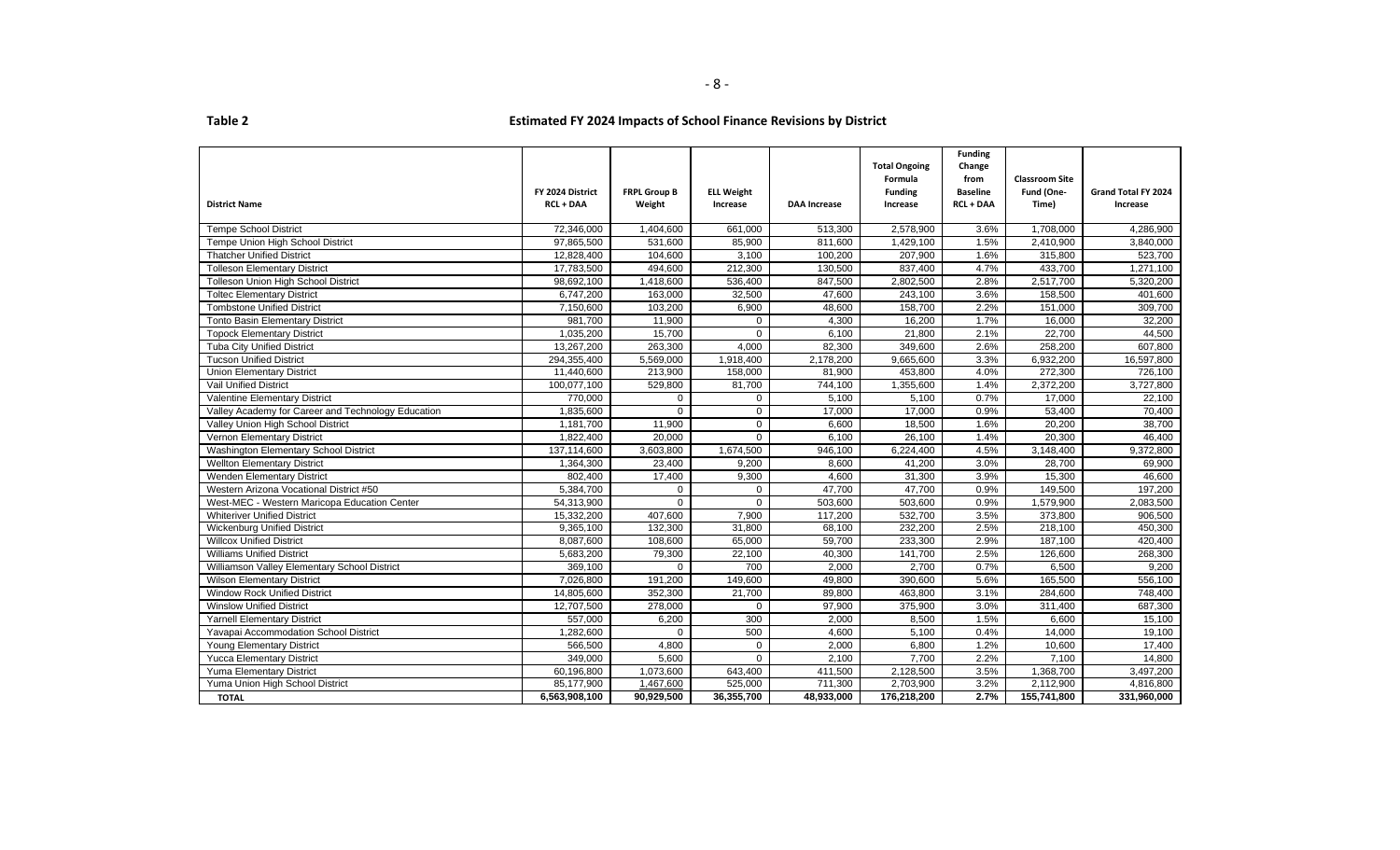| able |  |  |
|------|--|--|
|      |  |  |
|      |  |  |

| <b>Charter Name</b>                                           | FY 2024<br><b>Equalization Base</b> | <b>FRPL Group B</b><br>Weight | <b>ELL Weight</b><br>Increase | <b>CAA Increase</b> | <b>Total Ongoing</b><br>Formula<br><b>Funding</b><br>Increase | <b>Funding</b><br>Change<br><b>Relative to</b><br><b>Baseline</b> | Classroom<br><b>Site Fund</b><br>Deposit (One-<br>Time) | Total FY 2024<br><b>Funding</b><br>Increase |
|---------------------------------------------------------------|-------------------------------------|-------------------------------|-------------------------------|---------------------|---------------------------------------------------------------|-------------------------------------------------------------------|---------------------------------------------------------|---------------------------------------------|
| A+ Charter Schools                                            | 2,736,400                           | $\mathbf{0}$                  | 7,500                         | 13,800              | 21,300                                                        | 0.8%                                                              | 59,300                                                  | 80,600                                      |
| AAEC - Paradise Valley                                        | 2,965,300                           | $\Omega$                      | $\Omega$                      | 18.800              | 18.800                                                        | 0.6%                                                              | 65.800                                                  | 84,600                                      |
| AAEC - SMCC Campus                                            | 4,388,000                           | $\Omega$                      | 12,100                        | 28,000              | 40,100                                                        | 0.9%                                                              | 97,900                                                  | 138,000                                     |
| Academy Adventures Midtown                                    | 307,000                             | 25,400                        | 3,100                         | 1,500               | 30,000                                                        | 9.8%                                                              | 6,800                                                   | 36,800                                      |
| Academy Del Sol                                               | 5,701,600                           | 101.600                       | 31,800                        | 34,100              | 167,500                                                       | 2.9%                                                              | 127,200                                                 | 294,700                                     |
| Academy of Building Industries                                | 1,239,900                           | $\mathbf{0}$                  | $\mathbf 0$                   | 6,000               | 6,000                                                         | 0.5%                                                              | 25,700                                                  | 31,700                                      |
| Academy of Math and Science                                   | 7,978,400                           | 69,400                        | 27,500                        | 48,800              | 145,700                                                       | 1.8%                                                              | 181,900                                                 | 327,600                                     |
| Academy of Math and Science Camelback                         | 8,297,100                           | 176,100                       | 104,400                       | 49,300              | 329,800                                                       | 4.0%                                                              | 183,700                                                 | 513,500                                     |
| Academy of Mathematics and Science South                      | 45,791,500                          | 486,600                       | 656,300                       | 269,200             | 1,412,100                                                     | 3.1%                                                              | 1,003,500                                               | 2,415,600                                   |
| Academy of Tucson High School                                 | 5,172,400                           | $\mathbf 0$                   | 7,000                         | 28,100              | 35,100                                                        | 0.7%                                                              | 118,400                                                 | 153,500                                     |
| Academy with Community Partners                               | 1.561.700                           | $\Omega$                      | 1,200                         | 8.600               | 9,800                                                         | 0.6%                                                              | 36.600                                                  | 46,400                                      |
| <b>Accelerated Learning Center</b>                            | 1,648,700                           | $\mathbf 0$                   | $\mathbf 0$                   | 9,100               | 9,100                                                         | 0.6%                                                              | 38,500                                                  | 47,600                                      |
| <b>Accelerated Learning Laboratory</b>                        | 2,184,600                           | $\mathbf 0$                   | $\mathbf 0$                   | 11,800              | 11,800                                                        | 0.5%                                                              | 51,800                                                  | 63,600                                      |
| <b>ACCLAIM Academy</b>                                        | 2,563,600                           | 61,800                        | 32,000                        | 13,400              | 107,200                                                       | 4.2%                                                              | 58,000                                                  | 165,200                                     |
| Acorn Montessori Charter School                               | 4,228,000                           | 62,500                        | 12,800                        | 22,600              | 97,900                                                        | 2.3%                                                              | 93,000                                                  | 190,900                                     |
| <b>Adams Traditional Academy</b>                              | 5,469,100                           | 11,800                        | 20.200                        | 30.900              | 62.900                                                        | 1.2%                                                              | 124.500                                                 | 187.400                                     |
| <b>Adventure School</b>                                       | 1,029,400                           | $\mathbf{0}$                  | 2,300                         | 5,500               | 7.800                                                         | 0.8%                                                              | 24.500                                                  | 32,300                                      |
| AIM Higher College Prep Academy                               | 659,600                             | 8,600                         | 8,900                         | 3,300               | 20,800                                                        | 3.2%                                                              | 15,000                                                  | 35,800                                      |
| Akimel O'Otham Pee Posh (3-5)                                 | 80,800                              | $\mathbf{0}$                  | $\mathbf 0$                   | 400                 | 400                                                           | 0.5%                                                              | 1,900                                                   | 2,300                                       |
| Akimel O'Otham Pee Posh (K-2)                                 | 154,800                             | $\Omega$                      | $\Omega$                      | 700                 | 700                                                           | 0.5%                                                              | 3,400                                                   | 4,100                                       |
| All Aboard Charter School                                     | 851,600                             | 14,300                        | 4,900                         | 4,400               | 23,600                                                        | 2.8%                                                              | 19,900                                                  | 43,500                                      |
| Alta Vista High School                                        | 4,258,200                           | 76,100                        | 43,200                        | 27.000              | 146.300                                                       | 3.4%                                                              | 94.400                                                  | 240.700                                     |
| Alternative Computerized Education (ACE) Charter High School  | 4,885,100                           | 33,300                        | 2,900                         | 29,400              | 65,600                                                        | 1.3%                                                              | 107,900                                                 | 173,500                                     |
| AMCS at Anthem dba Caurus Academy                             | 4,555,000                           | 12,800                        | $\mathbf 0$                   | 23,500              | 36,300                                                        | 0.8%                                                              | 100,300                                                 | 136,600                                     |
| American Heritage Academy - Cottonwood                        | 2,621,500                           | $\mathbf{0}$                  | 5,900                         | 15,200              | 21,100                                                        | 0.8%                                                              | 56,200                                                  | 77,300                                      |
| American Leadership Academy, Gilbert K-6                      | 93,451,000                          | 176,500                       | 48,300                        | 561,800             | 786,600                                                       | 0.8%                                                              | 2,053,100                                               | 2,839,700                                   |
| AmeriSchools Academy - Camelback                              | 4.812.000                           | 47,900                        | 28,200                        | 28.600              | 104.700                                                       | 2.2%                                                              | 106.600                                                 | 211,300                                     |
| Apache Trail High School                                      | 1,935,700                           | 28,700                        | 1,300                         | 11,800              | 41,800                                                        | 2.2%                                                              | 41,400                                                  | 83,200                                      |
| <b>ARCHES Academy</b>                                         | 559,900                             | $\mathbf 0$                   | $\mathbf 0$                   | 2,700               | 2,700                                                         | 0.5%                                                              | 12,000                                                  | 14,700                                      |
| Arizona Agribusiness & Equine Center - Estrella               | 4,181,900                           | $\mathbf 0$                   | $\mathbf 0$                   | 26,600              | 26,600                                                        | 0.6%                                                              | 93,100                                                  | 119,700                                     |
| Arizona Agribusiness & Equine Center, Inc. - Mesa             | 1,525,600                           | $\mathbf 0$                   | $\mathbf 0$                   | 9.500               | 9,500                                                         | 0.6%                                                              | 33,300                                                  | 42,800                                      |
| Arizona Agribusiness & Equine Center, Inc. - Prescott Valley  | 3,101,600                           | $\mathbf 0$                   | $\Omega$                      | 19,100              | 19,100                                                        | 0.6%                                                              | 66,900                                                  | 86,000                                      |
| Arizona Autism Charter School                                 | 15,156,500                          | $\mathbf 0$                   | 5,400                         | 24,300              | 29,700                                                        | 0.2%                                                              | 102,900                                                 | 132,600                                     |
| Arizona Charter Academy                                       | 8,347,200                           | 112,100                       | 21,700                        | 46,600              | 180.400                                                       | 2.2%                                                              | 173.900                                                 | 354,300                                     |
| Arizona Collegiate High School                                | 1,548,100                           | 24,500                        | 8,700                         | 8,700               | 41,900                                                        | 2.7%                                                              | 35,600                                                  | 77,500                                      |
| Arizona Connections Academy                                   | 26,345,700                          | $\overline{0}$                | 10,300                        | 157,700             | 168,000                                                       | 0.6%                                                              | 574,400                                                 | 742,400                                     |
| Arizona Conservatory for Arts and Academics                   | 3,092,500                           | $\overline{0}$                | 4,200                         | 18,900              | 23,100                                                        | 0.7%                                                              | 68,200                                                  | 91,300                                      |
| Arizona Conservatory for Arts and Academics Elementary School | 1,921,000                           | $\overline{0}$                | 9,600                         | 10,800              | 20,400                                                        | 1.1%                                                              | 40,200                                                  | 60,600                                      |
| Arizona Language Preparatory                                  | 614,700                             | $\mathbf 0$                   | 1,100                         | 3,100               | 4,200                                                         | 0.7%                                                              | 14,100                                                  | 18,300                                      |
| Arizona Preparatory Academy                                   | 11,146,100                          | $\Omega$                      | $\Omega$                      | 69.200              | 69.200                                                        | 0.6%                                                              | 242.300                                                 | 311.500                                     |
| Arizona School For The Arts                                   | 7,965,100                           | $\mathbf{0}$                  | 600                           | 45,600              | 46,200                                                        | 0.6%                                                              | 183,400                                                 | 229,600                                     |
| Arizona Virtual Academy                                       | 64,825,400                          | $\mathbf 0$                   | 49,500                        | 373,600             | 423,100                                                       | 0.7%                                                              | 1,361,000                                               | 1,784,100                                   |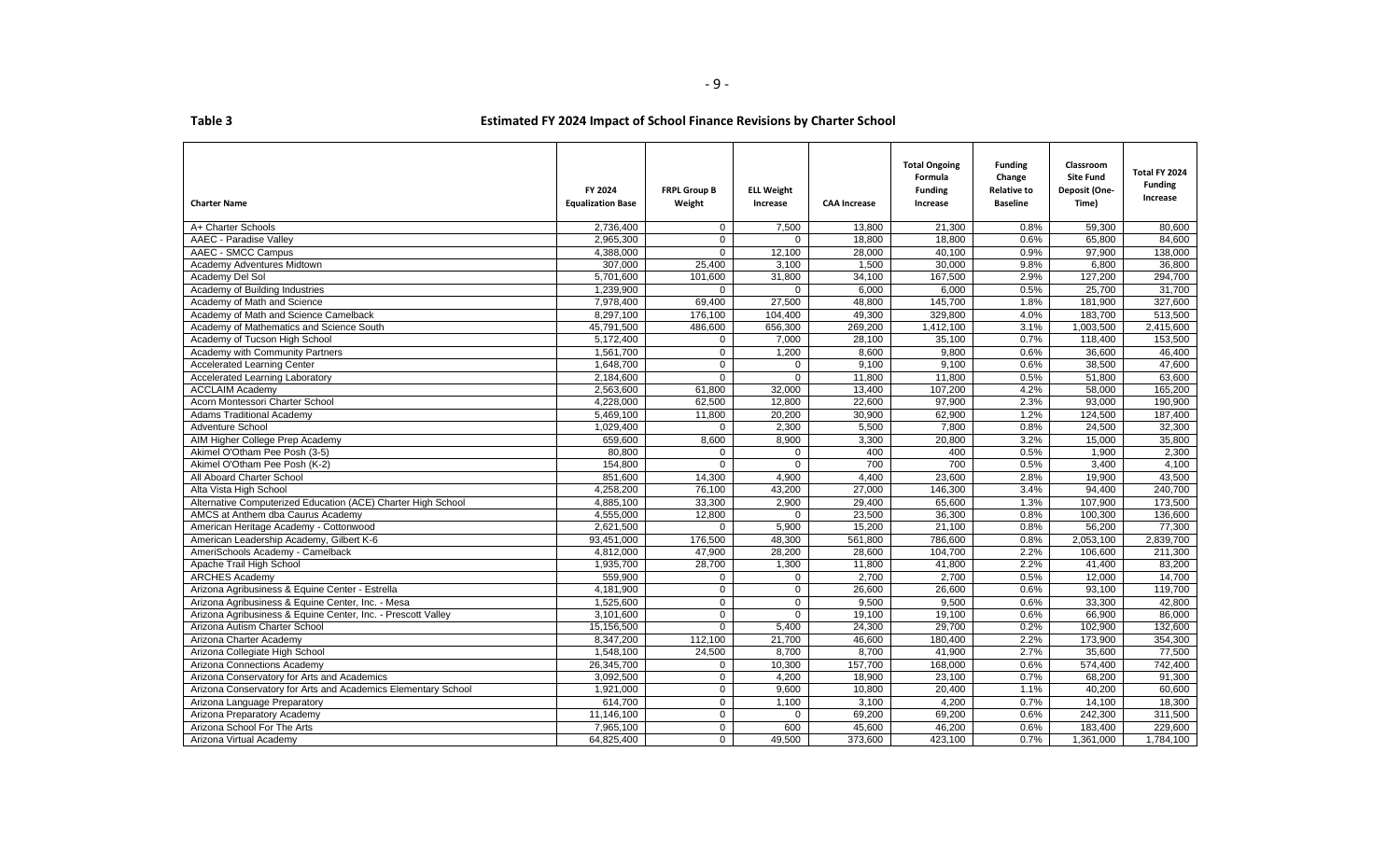| <b>Charter Name</b>                                  | FY 2024<br><b>Equalization Base</b> | <b>FRPL Group B</b><br>Weight | <b>ELL Weight</b><br>Increase | <b>CAA Increase</b> | <b>Total Ongoing</b><br>Formula<br><b>Funding</b><br>Increase | <b>Funding</b><br>Change<br><b>Relative to</b><br><b>Baseline</b> | Classroom<br><b>Site Fund</b><br>Deposit (One-<br>Time) | Total FY 2024<br><b>Funding</b><br>Increase |
|------------------------------------------------------|-------------------------------------|-------------------------------|-------------------------------|---------------------|---------------------------------------------------------------|-------------------------------------------------------------------|---------------------------------------------------------|---------------------------------------------|
| Arts Academy at Estrella Mountain                    | 7,645,900                           | 152,000                       | 64,200                        | 45,400              | 261,600                                                       | 3.4%                                                              | 169,300                                                 | 430,900                                     |
| Astravo Online Academy                               | 11,547,100                          | $\Omega$                      | 18,600                        | 76,800              | 95,400                                                        | 0.8%                                                              | 277,700                                                 | 373,100                                     |
| ASU Preparatory Academy - Casa Grande HS             | 1.696.600                           | $\mathbf{0}$                  | 3,900                         | 11,100              | 15.000                                                        | 0.9%                                                              | 38.800                                                  | 53,800                                      |
| ASU Preparatory Academy - Phoenix Middle School      | 3,464,900                           | $\Omega$                      | 16,500                        | 20,300              | 36,800                                                        | 1.1%                                                              | 75,600                                                  | 112.400                                     |
| ASU Preparatory Academy - South Phoenix High School  | 1,619,800                           | $\mathbf 0$                   | 18,000                        | 10,200              | 28,200                                                        | 1.7%                                                              | 36,600                                                  | 64,800                                      |
| ASU Preparatory Academy - South Phoenix Intermediate | 1,031,300                           | $\mathbf 0$                   | 13,300                        | 5,900               | 19,200                                                        | 1.9%                                                              | 22,200                                                  | 41,400                                      |
| ASU Preparatory Academy - South Phoenix Primary      | 414.400                             | $\mathbf{0}$                  | 5.300                         | 2.200               | 7.500                                                         | 1.8%                                                              | 8.300                                                   | 15.800                                      |
| ASU Preparatory Academy Digital                      | 32,335,700                          | $\mathbf 0$                   | 19,000                        | 206,300             | 225,300                                                       | 0.7%                                                              | 744,000                                                 | 969,300                                     |
| ASU Preparatory Academy- Phoenix Elementary          | 3,356,800                           | 202,600                       | 25,700                        | 19,000              | 247,300                                                       | 7.4%                                                              | 70,800                                                  | 318,100                                     |
| ASU Preparatory Academy- Phoenix High School         | 3,224,700                           | $\mathbf{0}$                  | 18,500                        | 19,500              | 38,000                                                        | 1.2%                                                              | 68,400                                                  | 106,400                                     |
| ASU Preparatory Academy-Polytechnic Elementary       | 3,694,400                           | $\Omega$                      | 3,100                         | 21,300              | 24,400                                                        | 0.7%                                                              | 79.400                                                  | 103,800                                     |
| ASU Preparatory Academy-Polytechnic High School      | 4.078.500                           | $\mathbf{0}$                  | $\mathbf{0}$                  | 24,100              | 24,100                                                        | 0.6%                                                              | 85.600                                                  | 109.700                                     |
| ASU Preparatory Academy-Polytechnic Middle School    | 2.594.400                           | $\Omega$                      | 1.800                         | 14,800              | 16.600                                                        | 0.6%                                                              | 55.100                                                  | 71.700                                      |
| <b>Avalon Elementary</b>                             | 2,856,000                           | 42,500                        | 5,500                         | 14,800              | 62,800                                                        | 2.2%                                                              | 63,300                                                  | 126,100                                     |
| AZ Compass Prep School                               | 2,325,400                           | $\mathbf 0$                   | 5,200                         | 13,400              | 18,600                                                        | 0.8%                                                              | 50,400                                                  | 69,000                                      |
| <b>AZTEC High School</b>                             | 799,100                             | 19,700                        | 0                             | 4,200               | 23,900                                                        | 3.0%                                                              | 18,100                                                  | 42,000                                      |
| Ball Charter Schools (Val Vista)                     | 3,925,600                           | 0                             | 6,000                         | 19,500              | 25,500                                                        | 0.6%                                                              | 81,400                                                  | 106,900                                     |
| <b>BASIS Ahwatukee</b>                               | 6.053.700                           | $\Omega$                      | 5.900                         | 37.900              | 43.800                                                        | 0.7%                                                              | 138.800                                                 | 182.600                                     |
| <b>BASIS Chandler</b>                                | 9,810,000                           | $\mathbf{0}$                  | 2,200                         | 61,400              | 63,600                                                        | 0.6%                                                              | 223,900                                                 | 287,500                                     |
| <b>BASIS Chandler Primary - North Campus</b>         | 4.883.800                           | $\overline{0}$                | 7.100                         | 28,500              | 35.600                                                        | 0.7%                                                              | 106.100                                                 | 141.700                                     |
| <b>BASIS Chandler Primary- South Campus</b>          | 3,878,000                           | $\mathbf{0}$                  | 7,300                         | 22,200              | 29,500                                                        | 0.8%                                                              | 82,800                                                  | 112,300                                     |
| <b>BASIS Flagstaff</b>                               | 6,433,400                           | $\Omega$                      | 4,100                         | 39,300              | 43,400                                                        | 0.7%                                                              | 144,300                                                 | 187,700                                     |
| <b>BASIS Goodyear</b>                                | 2,268,900                           | $\mathbf 0$                   | 0                             | 14,200              | 14,200                                                        | 0.6%                                                              | 52,000                                                  | 66,200                                      |
| <b>BASIS Goodyear Primary</b>                        | 5,662,400                           | $\mathbf 0$                   | 0                             | 33,200              | 33,200                                                        | 0.6%                                                              | 123,600                                                 | 156,800                                     |
| <b>BASIS Mesa</b>                                    | 6,990,700                           | $\mathbf 0$                   | 1,700                         | 40,300              | 42.000                                                        | 0.6%                                                              | 148.100                                                 | 190.100                                     |
| <b>BASIS Oro Valley</b>                              | 4,829,600                           | $\mathbf{0}$                  | 2,700                         | 30.800              | 33.500                                                        | 0.7%                                                              | 111,700                                                 | 145,200                                     |
| <b>BASIS Oro Valley Primary</b>                      | 5,278,100                           | $\mathbf 0$                   | 6,200                         | 31,400              | 37,600                                                        | 0.7%                                                              | 116,900                                                 | 154,500                                     |
| <b>BASIS Peoria</b>                                  | 7,842,500                           | $\mathbf 0$                   | 2,600                         | 49,600              | 52,200                                                        | 0.7%                                                              | 181,300                                                 | 233,500                                     |
| <b>BASIS Peoria Primary</b>                          | 5,124,000                           | $\overline{0}$                | 7,900                         | 30,000              | 37,900                                                        | 0.7%                                                              | 111,600                                                 | 149,500                                     |
| <b>BASIS Phoenix</b>                                 | 7,337,700                           | $\mathbf{0}$                  | 1,500                         | 46,400              | 47,900                                                        | 0.7%                                                              | 169,100                                                 | 217,000                                     |
| <b>BASIS Phoenix Central Primary</b>                 | 3.537.600                           | $\Omega$                      | 10.600                        | 20.400              | 31.000                                                        | 0.9%                                                              | 75.900                                                  | 106.900                                     |
| <b>BASIS Phoenix Primary</b>                         | 4,712,900                           | $\Omega$                      | 20,300                        | 28,000              | 48,300                                                        | 1.0%                                                              | 104.400                                                 | 152.700                                     |
| <b>BASIS Phoenix South</b>                           | 3,333,200                           | 31,800                        | 22,300                        | 19,300              | 73,400                                                        | 2.2%                                                              | 71,800                                                  | 145,200                                     |
| <b>BASIS Prescott</b>                                | 5,116,700                           | $\mathbf 0$                   | 1,200                         | 30,700              | 31,900                                                        | 0.6%                                                              | 113,100                                                 | 145,000                                     |
| <b>BASIS Scottsdale</b>                              | 8,908,300                           | $\mathbf 0$                   | 2,800                         | 56,400              | 59,200                                                        | 0.7%                                                              | 205,600                                                 | 264,800                                     |
| <b>BASIS Scottsdale Primary - East Campus</b>        | 4,495,900                           | $\Omega$                      | 4,100                         | 25.800              | 29.900                                                        | 0.7%                                                              | 96.300                                                  | 126.200                                     |
| <b>BASIS Scottsdale Primary - West Campus</b>        | 3,311,700                           | $\mathbf{0}$                  | 7,300                         | 18,800              | 26,100                                                        | 0.8%                                                              | 70,000                                                  | 96,100                                      |
| <b>BASIS Tucson North</b>                            | 7,317,400                           | $\mathbf 0$                   | 400                           | 45,700              | 46,100                                                        | 0.6%                                                              | 166,900                                                 | 213,000                                     |
| <b>BASIS Tucson Primary</b>                          | 6,197,800                           | $\mathbf{0}$                  | 20,100                        | 36,300              | 56,400                                                        | 0.9%                                                              | 135,300                                                 | 191,700                                     |
| <b>Benchmark School</b>                              | 3.594.500                           | $\mathbf{0}$                  | $\mathbf{0}$                  | 19.700              | 19.700                                                        | 0.5%                                                              | 82.200                                                  | 101.900                                     |
| Beniamin Franklin Charter School - Crismon           | 24,413,500                          | $\mathbf 0$                   | 4,800                         | 147,100             | 151,900                                                       | 0.6%                                                              | 538,900                                                 | 690,800                                     |
| <b>Bennett Academy</b>                               | 1,673,500                           | $\Omega$                      | 8,300                         | 8,900               | 17,200                                                        | 1.0%                                                              | 39,400                                                  | 56,600                                      |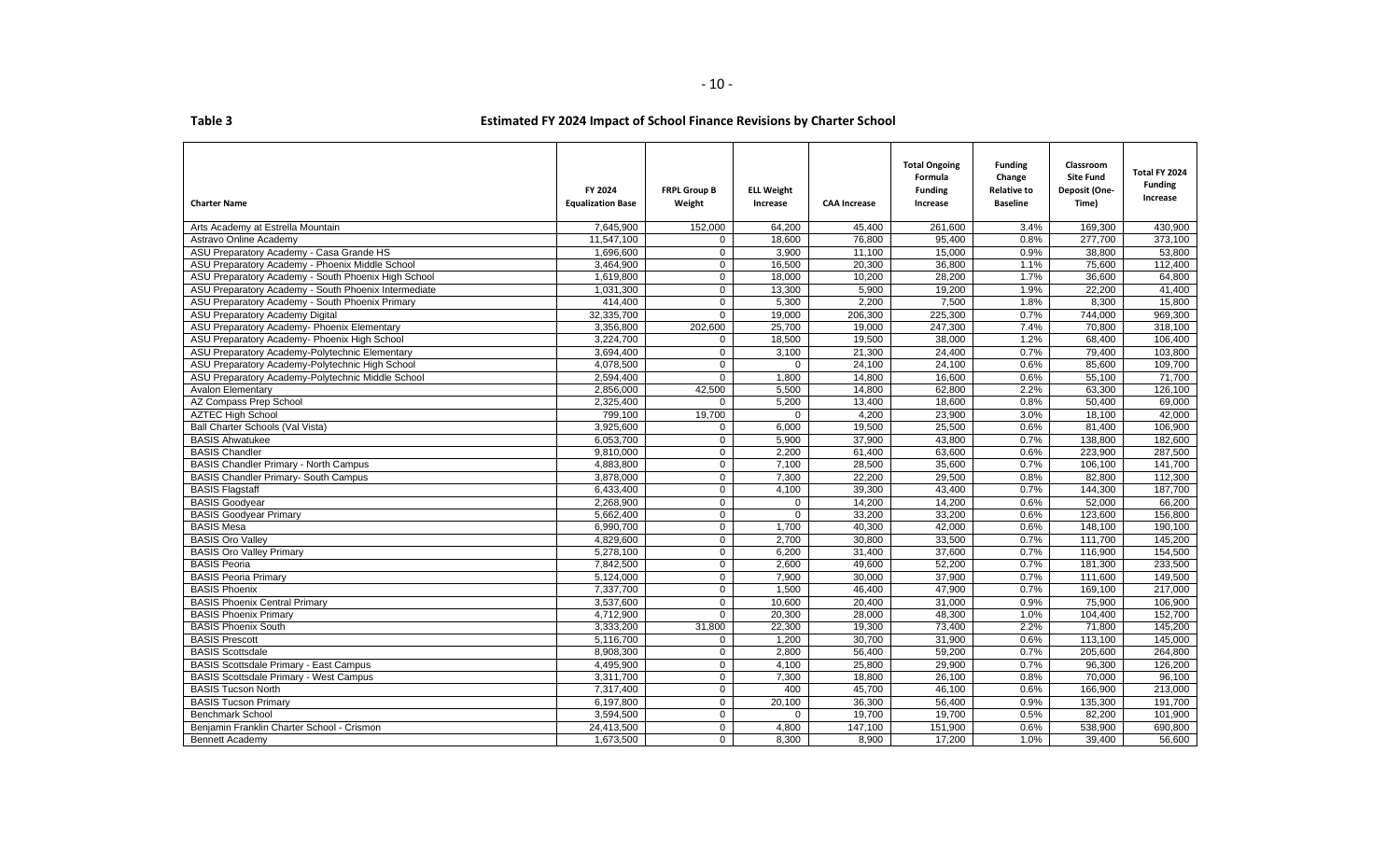| rable |  |  |
|-------|--|--|
|       |  |  |

| <b>Charter Name</b>                                | FY 2024<br><b>Equalization Base</b> | <b>FRPL Group B</b><br>Weight | <b>ELL Weight</b><br>Increase | <b>CAA Increase</b> | <b>Total Ongoing</b><br>Formula<br><b>Funding</b><br>Increase | <b>Funding</b><br>Change<br><b>Relative to</b><br><b>Baseline</b> | Classroom<br><b>Site Fund</b><br>Deposit (One-<br>Time) | Total FY 2024<br><b>Funding</b><br>Increase |
|----------------------------------------------------|-------------------------------------|-------------------------------|-------------------------------|---------------------|---------------------------------------------------------------|-------------------------------------------------------------------|---------------------------------------------------------|---------------------------------------------|
| Berean Academy                                     | 4,109,400                           | 53,500                        | 15,500                        | 21,300              | 90,300                                                        | 2.2%                                                              | 91,100                                                  | 181,400                                     |
| <b>Bright Beginnings School #1</b>                 | 2,648,800                           | $\mathbf{0}$                  | $\Omega$                      | 13,300              | 13,300                                                        | 0.5%                                                              | 57,600                                                  | 70,900                                      |
| <b>Burke Basic School</b>                          | 5,761,900                           | $\mathbf{0}$                  | 119,800                       | 33,800              | 153,600                                                       | 2.7%                                                              | 126,100                                                 | 279,700                                     |
| Calibre Academy Surprise                           | 3,986,900                           | 39,500                        | 5,500                         | 22.700              | 67.700                                                        | 1.7%                                                              | 93.300                                                  | 161,000                                     |
| Cambridge Academy East                             | 2,677,100                           | $\Omega$                      | $\Omega$                      | 14,200              | 14,200                                                        | 0.5%                                                              | 61,000                                                  | 75,200                                      |
| Camelback Academy                                  | 4,755,500                           | 82,100                        | 34,800                        | 27,400              | 144,300                                                       | 3.0%                                                              | 102,100                                                 | 246,400                                     |
| Candeo North Scottsdale                            | 2,555,500                           | $\mathbf 0$                   | 2,000                         | 15,200              | 17,200                                                        | 0.7%                                                              | 56,500                                                  | 73,700                                      |
| Candeo Peoria                                      | 4,482,000                           | 0                             | 600                           | 27,300              | 27,900                                                        | 0.6%                                                              | 101,700                                                 | 129,600                                     |
| Canyon Rose Academy                                | 2,864,700                           | $\overline{0}$                | 600                           | 16,200              | 16,800                                                        | 0.6%                                                              | 65,900                                                  | 82,700                                      |
| Carden of Tucson                                   | 491,800                             | $\mathbf 0$                   | $\mathbf 0$                   | 2,600               | 2,600                                                         | 0.5%                                                              | 11,500                                                  | 14,100                                      |
| Career and College Prep                            | 1,107,700                           | $\overline{0}$                | $\Omega$                      | 5,900               | 5,900                                                         | 0.5%                                                              | 25,300                                                  | 31,200                                      |
| CASA Academy                                       | 1,888,800                           | 27,400                        | $\mathbf 0$                   | 10,000              | 37,400                                                        | 2.0%                                                              | 43,900                                                  | 81,300                                      |
| Center for Academic Success #1 - Sierra Vista 9-12 | 9,264,000                           | 161,800                       | 169,900                       | 54,600              | 386,300                                                       | 4.2%                                                              | 209,200                                                 | 595,500                                     |
| Center for Educational Excellence                  | 2,903,900                           | 0                             | $\mathbf 0$                   | 15,100              | 15,100                                                        | 0.5%                                                              | 64,500                                                  | 79,600                                      |
| Challenge Charter School                           | 3,539,500                           | 21,100                        | 7,300                         | 19,600              | 48,000                                                        | 1.4%                                                              | 82,100                                                  | 130,100                                     |
| <b>Challenger Basic School</b>                     | 2,907,600                           | $\Omega$                      | 800                           | 15,900              | 16,700                                                        | 0.6%                                                              | 67,900                                                  | 84,600                                      |
| <b>Champion Schools</b>                            | 10,879,100                          | 206,500                       | 66,500                        | 65,200              | 338,200                                                       | 3.1%                                                              | 242,900                                                 | 581,100                                     |
| Changemaker High School                            | 501,000                             | 12,900                        | 2,800                         | 2,600               | 18,300                                                        | 3.7%                                                              | 11,100                                                  | 29,400                                      |
| Children First Leadership Academy                  | 998,200                             | $\mathbf{0}$                  | 5,800                         | 5,800               | 11,600                                                        | 1.2%                                                              | 21,500                                                  | 33,100                                      |
| Children Reaching for the Sky Preparatory          | 1,291,800                           | 32,700                        | 5,200                         | 6.900               | 44.800                                                        | 3.5%                                                              | 30.500                                                  | 75,300                                      |
| City High School                                   | 3,638,900                           | 22,800                        | 1,600                         | 18,000              | 42,400                                                        | 1.2%                                                              | 77.500                                                  | 119,900                                     |
| City View High School                              | 1,063,600                           | $\Omega$                      | $\Omega$                      | 5,900               | 5,900                                                         | 0.6%                                                              | 25.100                                                  | 31,000                                      |
| Colearn Academy Arizona                            | 1,587,300                           | $\mathbf 0$                   | $\mathbf 0$                   | 8,900               | 8,900                                                         | 0.6%                                                              | 39,300                                                  | 48,200                                      |
| Colegio Petite Arizona                             | 2,143,800                           | 30,600                        | 100,600                       | 12,100              | 143,300                                                       | 6.7%                                                              | 44,900                                                  | 188,200                                     |
| Compass High School                                | 4,526,300                           | $\mathbf 0$                   | $\mathbf 0$                   | 24,600              | 24,600                                                        | 0.5%                                                              | 95,800                                                  | 120,400                                     |
| Concordia Charter School                           | 1,132,600                           | 19,100                        | 18,000                        | 5,200               | 42,300                                                        | 3.7%                                                              | 23,500                                                  | 65,800                                      |
| Copper State Academy                               | 152,200                             | $\Omega$                      | $\Omega$                      | 800                 | 800                                                           | 0.5%                                                              | 3,600                                                   | 4,400                                       |
| <b>Cornerstone Charter School</b>                  | 1,797,200                           | 28,900                        | 3,300                         | 10,200              | 42,400                                                        | 2.4%                                                              | 43,000                                                  | 85,400                                      |
| Country Gardens Charter School                     | 3,944,700                           | $\Omega$                      | 14,900                        | 20,500              | 35,400                                                        | 0.9%                                                              | 87,400                                                  | 122,800                                     |
| Crestview College Preparatory High School          | 1,932,800                           | 55,000                        | 19,300                        | 12,300              | 86,600                                                        | 4.5%                                                              | 43,100                                                  | 129,700                                     |
| Crown Charter School                               | 3,074,400                           | $\mathbf 0$                   | $\mathbf 0$                   | 16,400              | 16,400                                                        | 0.5%                                                              | 69,600                                                  | 86,000                                      |
| Crown Point High School                            | 570,300                             | $\mathbf 0$                   | $\mathbf 0$                   | 3,200               | 3,200                                                         | 0.6%                                                              | 13,600                                                  | 16,800                                      |
| Da Vinci Tree Academy                              | 1,788,300                           | $\mathbf 0$                   | $\mathbf 0$                   | 9,300               | 9,300                                                         | 0.5%                                                              | 40,900                                                  | 50,200                                      |
| Deer Valley Academy                                | 171.200                             | $\Omega$                      | $\Omega$                      | 900                 | 900                                                           | 0.5%                                                              | 3.800                                                   | 4.700                                       |
| Desert Heights Charter School                      | 7,885,000                           | 50,800                        | 8,700                         | 45,800              | 105,300                                                       | 1.3%                                                              | 176,300                                                 | 281,600                                     |
| Desert Hills High School                           | 2,579,300                           | 25,200                        | 1,700                         | 15,700              | 42,600                                                        | 1.7%                                                              | 55,100                                                  | 97,700                                      |
| <b>Desert Marigold School</b>                      | $\overline{2,973,300}$              | $\mathbf 0$                   | $\Omega$                      | 14,700              | 14,700                                                        | 0.5%                                                              | 63,600                                                  | 78,300                                      |
| Desert Mirage Preparatory Academy                  | 1,059,400                           | 23,200                        | 7,900                         | 5,900               | 37.000                                                        | 3.5%                                                              | 22.000                                                  | 59,000                                      |
| Desert Rose Academy Charter School                 | 1,605,300                           | $\mathbf 0$                   | 2,200                         | 8,800               | 11,000                                                        | 0.7%                                                              | 37,300                                                  | 48,300                                      |
| Desert Sky Community School                        | 422,200                             | 6,200                         | $\Omega$                      | 2,200               | 8,400                                                         | 2.0%                                                              | 10,000                                                  | 18,400                                      |
| Desert Star Academy                                | 4,410,400                           | $\mathbf{0}$                  | 1,200                         | 23,600              | 24,800                                                        | 0.6%                                                              | 95,500                                                  | 120,300                                     |
| Desert Star Community School                       | 1,628,600                           | $\overline{0}$                | $\mathbf 0$                   | 8,400               | 8,400                                                         | 0.5%                                                              | 37,200                                                  | 45,600                                      |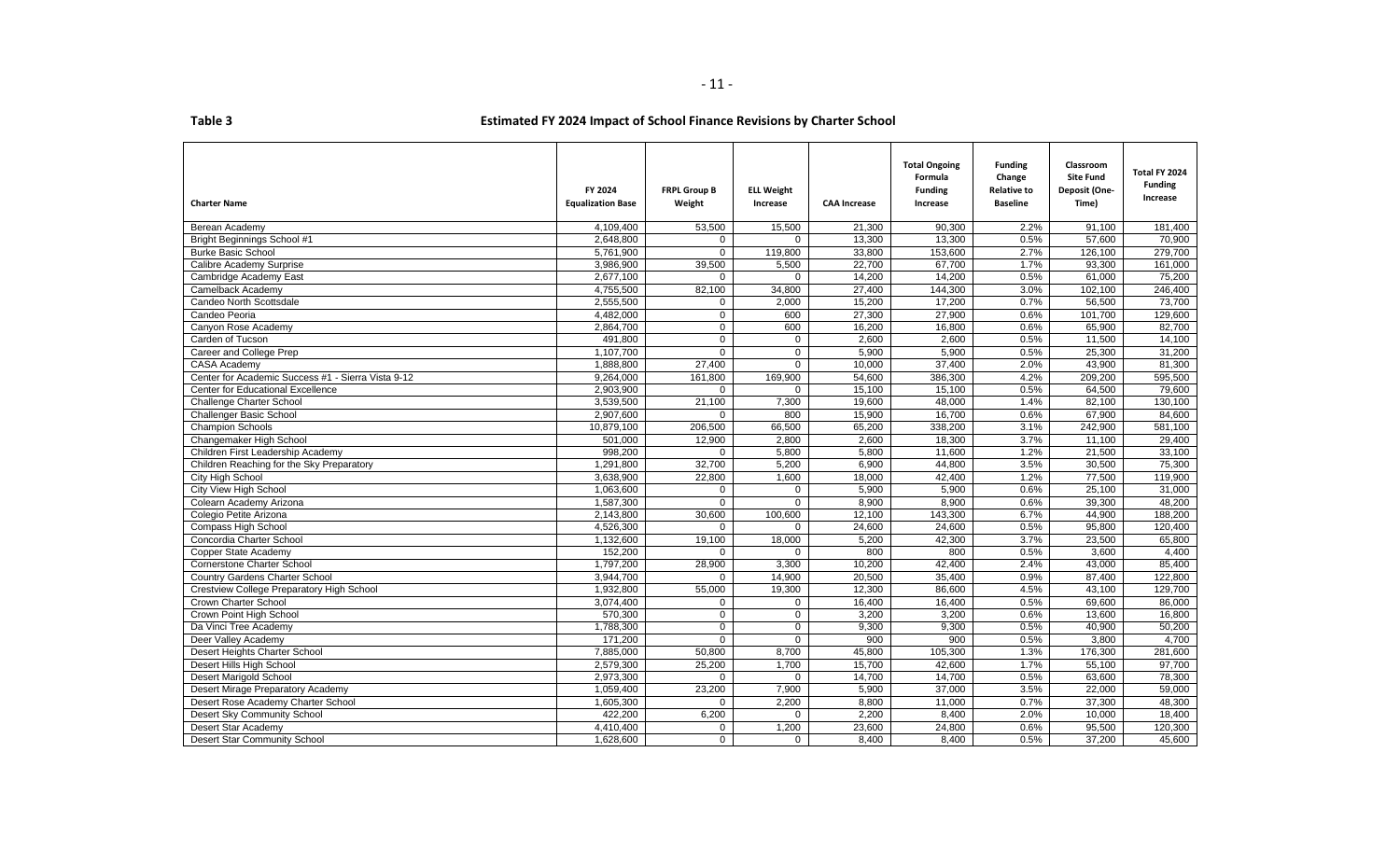| <b>Charter Name</b>                           | FY 2024<br><b>Equalization Base</b> | <b>FRPL Group B</b><br>Weight | <b>ELL Weight</b><br>Increase | <b>CAA Increase</b> | <b>Total Ongoing</b><br>Formula<br><b>Funding</b><br>Increase | <b>Funding</b><br>Change<br><b>Relative to</b><br><b>Baseline</b> | Classroom<br><b>Site Fund</b><br>Deposit (One-<br>Time) | Total FY 2024<br><b>Funding</b><br>Increase |
|-----------------------------------------------|-------------------------------------|-------------------------------|-------------------------------|---------------------|---------------------------------------------------------------|-------------------------------------------------------------------|---------------------------------------------------------|---------------------------------------------|
| Desert View Academy                           | 7,504,000                           | 77,500                        | 45,800                        | 43,700              | 167,000                                                       | 2.2%                                                              | 163,000                                                 | 330,000                                     |
| Desert View Middle & High School              | 1,557,900                           | $\Omega$                      | 2,900                         | 8,000               | 10,900                                                        | 0.7%                                                              | 35,400                                                  | 46,300                                      |
| <b>Destiny School</b>                         | 2,765,100                           | 34,600                        | $\mathbf 0$                   | 15,200              | 49,800                                                        | 1.8%                                                              | 64,800                                                  | 114,600                                     |
| Discovery Plus Academy                        | 1,056,900                           | 4,600                         | $\mathbf 0$                   | 5,300               | 9,900                                                         | 0.9%                                                              | 23,800                                                  | 33,700                                      |
| Dobson Academy, The - A Ball Charter School   | 4,118,600                           | 36,900                        | 6,900                         | 21,400              | 65,200                                                        | 1.6%                                                              | 88,800                                                  | 154,000                                     |
| <b>EAGLE College Prep</b>                     | 3,902,200                           | 61,900                        | 27,400                        | 22,700              | 112,000                                                       | 2.9%                                                              | 84,500                                                  | 196,500                                     |
| <b>EAGLE College Prep Maryvale</b>            | 3.258.000                           | 62.600                        | 64.600                        | 19,100              | 146.300                                                       | 4.5%                                                              | 71.300                                                  | 217.600                                     |
| <b>EAGLE College Prep Phoenix South</b>       | 1,386,900                           | 28,200                        | 7,200                         | 7,800               | 43,200                                                        | 3.1%                                                              | 28,900                                                  | 72,100                                      |
| <b>EAGLE College Preparatory School- Mesa</b> | 1,424,400                           | 33,000                        | 40,100                        | 8,400               | 81,500                                                        | 5.7%                                                              | 31,200                                                  | 112,700                                     |
| East Valley High School                       | 1,843,800                           | $\mathbf{0}$                  | 200                           | 9,900               | 10,100                                                        | 0.5%                                                              | 41,600                                                  | 51,700                                      |
| Eastpointe High School                        | 2,218,300                           | $\Omega$                      | $\Omega$                      | 12,400              | 12,400                                                        | 0.6%                                                              | 51,700                                                  | 64,100                                      |
| Edge High School - Himmel Park                | 1,645,200                           | $\Omega$                      | $\mathbf 0$                   | 8,900               | 8,900                                                         | 0.5%                                                              | 37,800                                                  | 46,700                                      |
| Edison School of Innovation                   | 2,298,300                           | 18,000                        | 8,100                         | 11.800              | 37,900                                                        | 1.6%                                                              | 51.200                                                  | 89,100                                      |
| Edkey, Inc. - Sequoia Deaf School             | 2,875,100                           | $\mathbf{0}$                  | 6,900                         | 4,900               | 11,800                                                        | 0.4%                                                              | 17,700                                                  | 29,500                                      |
| <b>EdOptions Preparatory Academy</b>          | 4,377,600                           | $\mathbf 0$                   | 0                             | 28,600              | 28,600                                                        | 0.7%                                                              | 106,500                                                 | 135,100                                     |
| <b>Educational Opportunity Center</b>         | 1,160,000                           | 15,300                        | $\mathbf 0$                   | 6,400               | 21,700                                                        | 1.9%                                                              | 27,300                                                  | 49,000                                      |
| EduPreneurship Student Center (ESC) Phoenix   | 500,500                             | 7,900                         | $\overline{0}$                | 2,200               | 10,100                                                        | 2.0%                                                              | 10,000                                                  | 20,100                                      |
| <b>EDUPRIZE SCHOOL Gilbert</b>                | 28,018,100                          | $\overline{0}$                | 23,300                        | 162,300             | 185,600                                                       | 0.7%                                                              | 610.300                                                 | 795.900                                     |
| E-Institute at Union Hills                    | 6,772,500                           | $\mathbf{0}$                  | 8,600                         | 43,500              | 52,100                                                        | 0.8%                                                              | 152,300                                                 | 204,400                                     |
| <b>Empower College Prep</b>                   | 8.829.100                           | 114,700                       | 169,600                       | 50,300              | 334,600                                                       | 3.8%                                                              | 192.800                                                 | 527.400                                     |
| <b>Envision High School</b>                   | 776,800                             | 9,000                         | 6,300                         | 4,500               | 19,800                                                        | 2.5%                                                              | 18,600                                                  | 38,400                                      |
| Estrella High School                          | 1,432,000                           | 31,500                        | 8,100                         | 9,000               | 48,600                                                        | 3.4%                                                              | 31,700                                                  | 80,300                                      |
| Ethos Academy- A Challenge Foundation Academy | 2,962,300                           | 51,800                        | 27,200                        | 15,700              | 94,700                                                        | 3.2%                                                              | 66,900                                                  | 161,600                                     |
| Flagstaff Arts And Leadership Academy         | 3,025,500                           | $\mathbf 0$                   | 0                             | 15,700              | 15,700                                                        | 0.5%                                                              | 68,000                                                  | 83,700                                      |
| Flagstaff Junior Academy                      | 2,569,200                           | $\Omega$                      | $\mathbf 0$                   | 14,100              | 14,100                                                        | 0.5%                                                              | 60,500                                                  | 74,600                                      |
| Franklin Phonetic Primary School              | 3,605,300                           | 57,100                        | 15,800                        | 19,400              | 92,300                                                        | 2.6%                                                              | 78,800                                                  | 171,100                                     |
| Franklin Phonetic Primary School-Sunnyslope   | 737,600                             | $\overline{0}$                | 12,800                        | 4,000               | 16,800                                                        | 2.3%                                                              | 16,300                                                  | 33,100                                      |
| Freedom Academy                               | 3,190,800                           | $\mathbf 0$                   | 0                             | 17,800              | 17,800                                                        | 0.6%                                                              | 75,100                                                  | 92,900                                      |
| Freedom Prep Academy - Mesa                   | 1,217,700                           | $\overline{0}$                | $\overline{0}$                | 6,400               | 6,400                                                         | 0.5%                                                              | 28,500                                                  | 34,900                                      |
| Friendly House Academia Del Pueblo Elem       | 2,752,200                           | 72,200                        | 33,300                        | 14,500              | 120,000                                                       | 4.4%                                                              | 62,400                                                  | 182,400                                     |
| Gateway Early College High School             | 2,925,800                           | 44,600                        | 20,000                        | 18,200              | 82,800                                                        | 2.8%                                                              | 64.800                                                  | 147,600                                     |
| <b>Gem Charter School</b>                     | 674,500                             | $\Omega$                      | 6,300                         | 3,500               | 9,800                                                         | 1.5%                                                              | 15,600                                                  | 25,400                                      |
| Genesis Academy                               | 615,300                             | $\Omega$                      | $\mathbf 0$                   | 3,400               | 3,400                                                         | 0.6%                                                              | 14,500                                                  | 17,900                                      |
| George Gervin Prep Academy                    | 1,544,500                           | 32,400                        | 17,100                        | 8,100               | 57,600                                                        | 3.7%                                                              | 35,700                                                  | 93,300                                      |
| Girls Leadership Academy of Arizona           | 791,200                             | 20,900                        | 8,000                         | 4,400               | 33,300                                                        | 4.2%                                                              | 18,900                                                  | 52,200                                      |
| <b>Great Expectations Academy</b>             | 2,583,900                           | $\mathbf{0}$                  | 4,100                         | 12,700              | 16.800                                                        | 0.7%                                                              | 54.900                                                  | 71,700                                      |
| Great Hearts Academies - Anthem Prep          | 6,509,100                           | $\mathbf{0}$                  | $\mathbf 0$                   | 39,600              | 39,600                                                        | 0.6%                                                              | 145,000                                                 | 184,600                                     |
| Great Hearts Academies - Archway Arete        | 4,191,300                           | $\mathbf{0}$                  | 4,000                         | 24,600              | 28,600                                                        | 0.7%                                                              | 91,800                                                  | 120,400                                     |
| Great Hearts Academies - Archway Chandler     | 4,313,900                           | $\mathbf 0$                   | 8,600                         | 24,700              | 33,300                                                        | 0.8%                                                              | 91,900                                                  | 125,200                                     |
| Great Hearts Academies - Archway Cicero       | 4.185.000                           | $\mathbf{0}$                  | 2.200                         | 24,400              | 26.600                                                        | 0.6%                                                              | 91.000                                                  | 117.600                                     |
| Great Hearts Academies - Archway Glendale     | 4,481,700                           | $\overline{0}$                | 2,000                         | 26,000              | 28,000                                                        | 0.6%                                                              | 96,800                                                  | 124,800                                     |
| Great Hearts Academies - Archway Lincoln      | 5,709,400                           | 0                             | 5,400                         | 33,000              | 38,400                                                        | 0.7%                                                              | 123,000                                                 | 161,400                                     |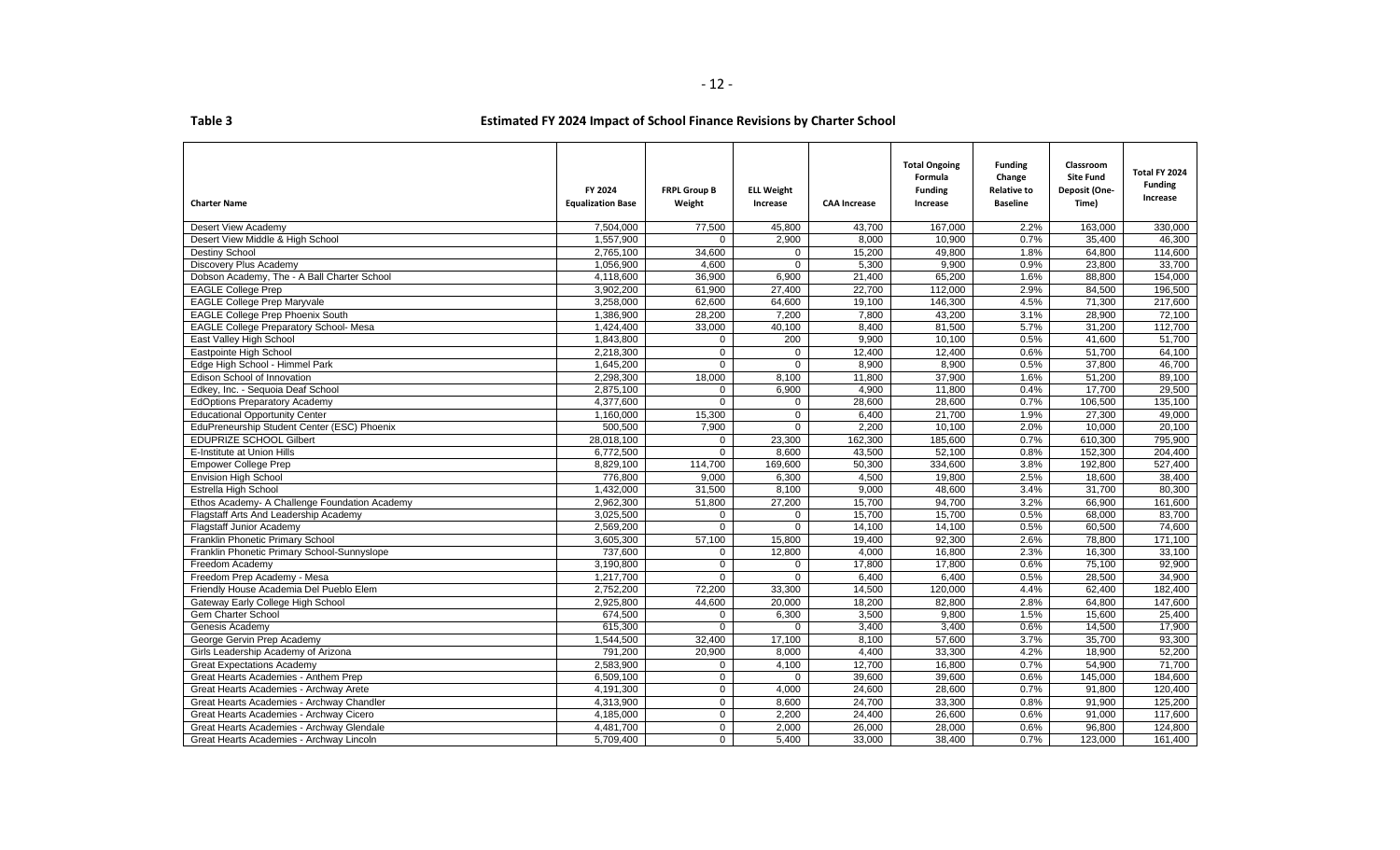| <b>Charter Name</b>                            | FY 2024<br><b>Equalization Base</b> | <b>FRPL Group B</b><br>Weight | <b>ELL Weight</b><br>Increase | <b>CAA Increase</b> | <b>Total Ongoing</b><br>Formula<br><b>Funding</b><br>Increase | <b>Funding</b><br>Change<br><b>Relative to</b><br><b>Baseline</b> | Classroom<br><b>Site Fund</b><br>Deposit (One-<br>Time) | Total FY 2024<br><b>Funding</b><br>Increase |
|------------------------------------------------|-------------------------------------|-------------------------------|-------------------------------|---------------------|---------------------------------------------------------------|-------------------------------------------------------------------|---------------------------------------------------------|---------------------------------------------|
| Great Hearts Academies - Archway North Phoenix | 6,644,500                           | $\mathbf{0}$                  | 600                           | 38,700              | 39,300                                                        | 0.6%                                                              | 144,200                                                 | 183,500                                     |
| Great Hearts Academies - Archway Scottsdale    | 8.461.200                           | $\Omega$                      | 4.000                         | 49.900              | 53,900                                                        | 0.6%                                                              | 186.100                                                 | 240.000                                     |
| Great Hearts Academies - Archway Trivium East  | 4,250,000                           | $\mathbf 0$                   | 7,200                         | 24,400              | 31,600                                                        | 0.7%                                                              | 90,900                                                  | 122,500                                     |
| Great Hearts Academies - Archway Trivium West  | 7,629,500                           | $\mathbf 0$                   | 1,600                         | 44,100              | 45,700                                                        | 0.6%                                                              | 164,400                                                 | 210,100                                     |
| Great Hearts Academies - Archway Veritas       | 5,738,000                           | $\mathbf 0$                   | 3,100                         | 33,400              | 36,500                                                        | 0.6%                                                              | 124.500                                                 | 161,000                                     |
| Great Hearts Academies - Arete Prep            | 4,838,100                           | $\mathbf 0$                   | 6,900                         | 29,600              | 36,500                                                        | 0.8%                                                              | 107,000                                                 | 143,500                                     |
| Great Hearts Academies - Chandler Prep         | 6,140,900                           | $\mathbf 0$                   | 6,700                         | 37,700              | 44,400                                                        | 0.7%                                                              | 136,200                                                 | 180,600                                     |
| Great Hearts Academies - Cicero Prep           | 4,399,400                           | $\mathbf 0$                   | 3,500                         | 26,800              | 30,300                                                        | 0.7%                                                              | 97,300                                                  | 127,600                                     |
| Great Hearts Academies - Glendale Prep         | 5,308,400                           | $\Omega$                      | $\mathbf 0$                   | 32,100              | 32,100                                                        | 0.6%                                                              | 116,200                                                 | 148,300                                     |
| Great Hearts Academies - Lincoln Prep          | 4,812,600                           | $\mathbf{0}$                  | $\Omega$                      | 29,400              | 29,400                                                        | 0.6%                                                              | 107,000                                                 | 136,400                                     |
| Great Hearts Academies - Marvyale Prep         | 7.481.500                           | 92,800                        | 38.600                        | 44.100              | 175.500                                                       | 2.3%                                                              | 162.500                                                 | 338.000                                     |
| Great Hearts Academies - North Phoenix Prep    | 4,192,000                           | $\mathbf 0$                   | 1,300                         | 26,300              | 27,600                                                        | 0.7%                                                              | 94,700                                                  | 122,300                                     |
| Great Hearts Academies - Scottsdale Prep       | 7,406,500                           | 0                             | 1,100                         | 45,800              | 46,900                                                        | 0.6%                                                              | 166,100                                                 | 213,000                                     |
| Great Hearts Academies - Trivium Prep          | 8,151,100                           | $\mathbf 0$                   | 1,100                         | 49,600              | 50,700                                                        | 0.6%                                                              | 178,900                                                 | 229,600                                     |
| Great Hearts Academies - Veritas Prep          | 6,923,500                           | $\mathbf{0}$                  | 3,100                         | 42,600              | 45,700                                                        | 0.7%                                                              | 154,500                                                 | 200,200                                     |
| Ha:san Preparatory & Leadership School         | 1,345,900                           | 22.300                        | $\Omega$                      | 7.200               | 29.500                                                        | 2.2%                                                              | 30.700                                                  | 60.200                                      |
| <b>Happy Valley School</b>                     | 4,393,800                           | 122,800                       | 3,100                         | 25.700              | 151,600                                                       | 3.5%                                                              | 99,400                                                  | 251,000                                     |
| Happy Valley School East Campus                | 4,266,400                           | 45,700                        | 8,700                         | 23,800              | 78,200                                                        | 1.8%                                                              | 95,900                                                  | 174,100                                     |
| <b>Harvest Preparatory Academy</b>             | 14,629,200                          | 246,100                       | 347,900                       | 84,600              | 678,600                                                       | 4.6%                                                              | 320,900                                                 | 999,500                                     |
| Havasu Preparatory Academy                     | 1,714,500                           | 19,000                        | 2,300                         | 10,100              | 31,400                                                        | 1.8%                                                              | 37,500                                                  | 68,900                                      |
| Haven Montessori Charter School                | 662,000                             | $\Omega$                      | 0                             | 3,300               | 3,300                                                         | 0.5%                                                              | 14,800                                                  | 18,100                                      |
| Hearn Academy, The - A Ball Charter School     | 5,260,200                           | 47,100                        | 17,600                        | 31,300              | 96.000                                                        | 1.8%                                                              | 116,800                                                 | 212,800                                     |
| Heritage Academy                               | 13,797,400                          | 0                             | 0                             | 83,500              | 83,500                                                        | 0.6%                                                              | 300,200                                                 | 383,700                                     |
| Heritage Academy Laveen                        | 5,104,300                           | $\mathbf 0$                   | $\mathbf 0$                   | 32,400              | 32,400                                                        | 0.6%                                                              | 115,300                                                 | 147,700                                     |
| Heritage Academy Queen Creek                   | 6,913,700                           | $\mathbf 0$                   | $\mathbf 0$                   | 42,200              | 42,200                                                        | 0.6%                                                              | 151,600                                                 | 193,800                                     |
| <b>Heritage Elementary School</b>              | 7,260,000                           | 198,200                       | 25,600                        | 42,500              | 266,300                                                       | 3.7%                                                              | 158,600                                                 | 424,900                                     |
| Hermosa Montessori Charter                     | 1.773.500                           | $\Omega$                      | $\mathbf{0}$                  | 8,900               | 8,900                                                         | 0.5%                                                              | 39,000                                                  | 47,900                                      |
| <b>Highland Free School</b>                    | 417,600                             | $\Omega$                      | $\mathbf 0$                   | 2,100               | 2,100                                                         | 0.5%                                                              | 9,600                                                   | 11,700                                      |
| <b>Highland Prep</b>                           | 4,875,200                           | 16,500                        | $\overline{0}$                | 28,800              | 45,300                                                        | 0.9%                                                              | 106,900                                                 | 152,200                                     |
| Hirsch Academy A Challenge Foundation          | 1,493,000                           | 25,700                        | 21,300                        | 7,800               | 54,800                                                        | 3.7%                                                              | 34,700                                                  | 89,500                                      |
| Hope High School                               | 4,987,600                           | $\mathbf{0}$                  | 600                           | 32,200              | 32,800                                                        | 0.7%                                                              | 112,700                                                 | 145,500                                     |
| Horizon Honors Elementary School               | 6,128,100                           | $\Omega$                      | 2,600                         | 36,700              | 39,300                                                        | 0.6%                                                              | 136,900                                                 | 176,200                                     |
| Horizon Honors Secondary School                | 6,657,800                           | $\mathbf{0}$                  | 6,100                         | 39,400              | 45,500                                                        | 0.7%                                                              | 150,900                                                 | 196,400                                     |
| Imagine Avondale Elementary                    | 3,583,600                           | 70,000                        | 29,000                        | 21,400              | 120,400                                                       | 3.4%                                                              | 79.600                                                  | 200.000                                     |
| Imagine Avondale Middle                        | 2,085,600                           | 28,000                        | 12,600                        | 12,600              | 53,200                                                        | 2.6%                                                              | 46,900                                                  | 100,100                                     |
| Imagine Bell Canyon                            | 2,425,200                           | 36,900                        | 17,700                        | 13,900              | 68,500                                                        | 2.8%                                                              | 51.900                                                  | 120,400                                     |
| Imagine Buckeye Middle School                  | 1,121,400                           | 4,900                         | 5,600                         | 6,600               | 17,100                                                        | 1.5%                                                              | 24,600                                                  | 41,700                                      |
| Imagine Camelback Elementary                   | 2,926,600                           | 82,400                        | 81,400                        | 16,800              | 180,600                                                       | 6.2%                                                              | 62,700                                                  | 243,300                                     |
| Imagine Camelback Middle                       | 1,418,100                           | 34,000                        | 24,800                        | 8,300               | 67,100                                                        | 4.7%                                                              | 30,800                                                  | 97,900                                      |
| Imagine Coolidge Elementary                    | 4,772,300                           | 83,300                        | 47.900                        | 27,300              | 158.500                                                       | 3.3%                                                              | 101.800                                                 | 260.300                                     |
| Imagine Cortez Park Elementary                 | 3,948,100                           | 88,100                        | 84,500                        | 23,100              | 195,700                                                       | 5.0%                                                              | 86,100                                                  | 281,800                                     |
| Imagine Cortez Park Middle                     | 2,188,100                           | 41,700                        | 39,700                        | 13,300              | 94,700                                                        | 4.3%                                                              | 49,600                                                  | 144,300                                     |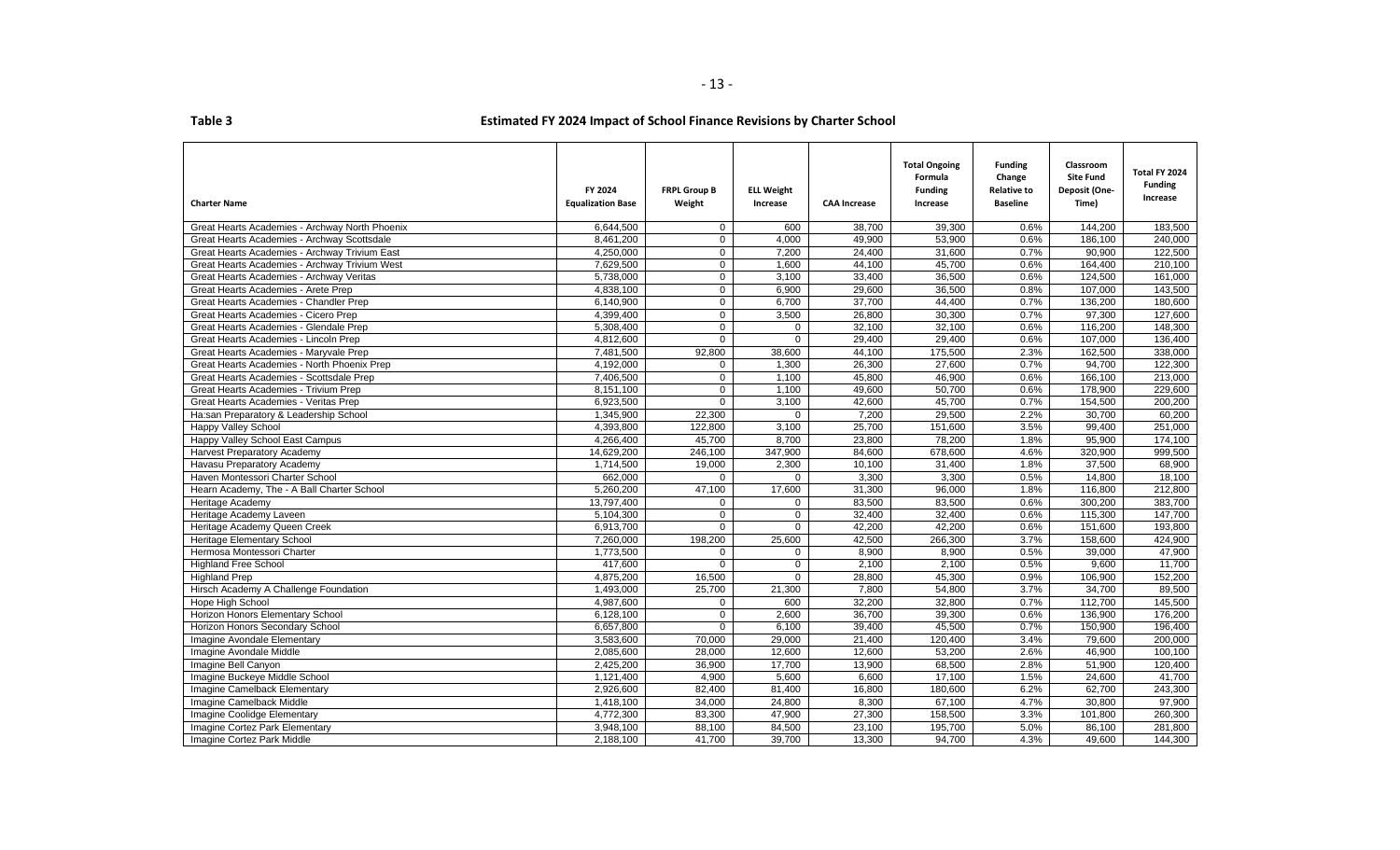| able |  |  |
|------|--|--|
|      |  |  |

| <b>Charter Name</b>                                                        | FY 2024<br><b>Equalization Base</b> | <b>FRPL Group B</b><br>Weight | <b>ELL Weight</b><br>Increase | <b>CAA Increase</b> | <b>Total Ongoing</b><br>Formula<br><b>Funding</b><br>Increase | <b>Funding</b><br>Change<br><b>Relative to</b><br><b>Baseline</b> | Classroom<br><b>Site Fund</b><br>Deposit (One-<br>Time) | Total FY 2024<br><b>Funding</b><br>Increase |
|----------------------------------------------------------------------------|-------------------------------------|-------------------------------|-------------------------------|---------------------|---------------------------------------------------------------|-------------------------------------------------------------------|---------------------------------------------------------|---------------------------------------------|
| <b>Imagine Desert West Elementary</b>                                      | 5,638,500                           | 142.900                       | 97,100                        | 33,000              | 273.000                                                       | 4.8%                                                              | 123,100                                                 | 396,100                                     |
| Imagine Desert West Middle                                                 | 3.746.900                           | 81,600                        | 54,400                        | 22,700              | 158,700                                                       | 4.2%                                                              | 84.700                                                  | 243.400                                     |
| Imagine East Mesa Elementary                                               | 4,845,700                           | 63,300                        | 26,000                        | 28,700              | 118,000                                                       | 2.4%                                                              | 107,000                                                 | 225,000                                     |
| Imagine East Mesa Middle                                                   | 1,063,700                           | 8,700                         | 3,400                         | 6,200               | 18,300                                                        | 1.7%                                                              | 23,000                                                  | 41.300                                      |
| Imagine Prep Coolidge                                                      | 4,561,700                           | 69,600                        | 37,000                        | 28,100              | 134,700                                                       | 3.0%                                                              | 101,600                                                 | 236,300                                     |
| Imagine Prep Superstition                                                  | 3,221,700                           | 33,400                        | 9,000                         | 20,300              | 62,700                                                        | 1.9%                                                              | 71,000                                                  | 133,700                                     |
| Imagine Prep Surprise                                                      | 3,074,300                           | 21,300                        | 600                           | 17,600              | 39,500                                                        | 1.3%                                                              | 61,800                                                  | 101,300                                     |
| Imagine Rosefield                                                          | 4,494,500                           | 30,500                        | 3,200                         | 25,300              | 59,000                                                        | 1.3%                                                              | 94,400                                                  | 153,400                                     |
| Imagine Schools at Buckeye                                                 | 1,073,100                           | 13,300                        | 6,600                         | 6,000               | 25,900                                                        | 2.4%                                                              | 22.300                                                  | 48.200                                      |
| <b>Imagine Superstition Middle</b>                                         | 1,075,500                           | 15,700                        | $\Omega$                      | 6,400               | 22,100                                                        | 2.1%                                                              | 23,700                                                  | 45,800                                      |
| Imagine Surprise Middle                                                    | 2,606,800                           | 20,000                        | 1,000                         | 15,600              | 36,600                                                        | 1.4%                                                              | 58,200                                                  | 94.800                                      |
| <b>Incito Schools</b>                                                      | 2,410,400                           | 35,600                        | 7,000                         | 12,100              | 54,700                                                        | 2.3%                                                              | 52,300                                                  | 107,000                                     |
| <b>Integrity Education Centre</b>                                          | 255.400                             | 5,000                         | $\mathbf 0$                   | 1.300               | 6,300                                                         | 2.5%                                                              | 5.900                                                   | 12,200                                      |
| Intelli-School                                                             | 739,500                             | $\mathbf 0$                   | $\mathbf 0$                   | 4,000               | 4,000                                                         | 0.5%                                                              | 17,000                                                  | 21,000                                      |
| Intelli-School - Metro Center                                              | 1,587,200                           | $\mathbf 0$                   | 0                             | 8,700               | 8,700                                                         | 0.5%                                                              | 36,900                                                  | 45,600                                      |
| Intelli-School - Paradise Valley                                           | 855,500                             | $\overline{0}$                | $\overline{0}$                | 4,700               | 4,700                                                         | 0.5%                                                              | 20,100                                                  | 24,800                                      |
| International Commerce High School - Phoenix                               | 2,971,600                           | $\mathbf 0$                   | 24,200                        | 19,100              | 43,300                                                        | 1.5%                                                              | 66,800                                                  | 110,100                                     |
| International Commerce High School - Tempe                                 | 2,480,400                           | $\mathbf 0$                   | 12,800                        | 16,000              | 28,800                                                        | 1.2%                                                              | 55,900                                                  | 84,700                                      |
| James Madison Preparatory School                                           | 1,711,400                           | $\mathbf 0$                   | 0                             | 8,600               | 8,600                                                         | 0.5%                                                              | 37,800                                                  | 46,400                                      |
| Kaizen Education Foundation dba El Dorado High School                      | 6,246,900                           | 80,000                        | 42,600                        | 39,800              | 162,400                                                       | 2.6%                                                              | 139,200                                                 | 301,600                                     |
| Kaizen Education Foundation dba Gilbert Arts Academy                       | 1,451,300                           | 14,700                        | 2,200                         | 8,200               | 25,100                                                        | 1.7%                                                              | 30,500                                                  | 55,600                                      |
| Kaizen Education Foundation dba Maya High School                           | 3,284,700                           | 81,800                        | 44,900                        | 20,500              | 147,200                                                       | 4.5%                                                              | 71,800                                                  | 219,000                                     |
| Kaizen Education Foundation dba Quest High School                          | 643,000                             | 14,200                        | 5,300                         | 4,100               | 23,600                                                        | 3.7%                                                              | 14,500                                                  | 38,100                                      |
| Kaizen Education Foundation dba South Pointe Elementary School             | 2,439,700                           | 52,600                        | 24,700                        | 14,400              | 91,700                                                        | 3.8%                                                              | 53,500                                                  | 145,200                                     |
| Kaizen Education Foundation dba Summit High School                         | 1,745,100                           | 41,000                        | 19,400                        | 11,200              | 71,600                                                        | 4.1%                                                              | 39,300                                                  | 110,900                                     |
| Kaizen Education Foundation dba Vista Grove Preparatory Academy Elementary | 708,800                             | 15,600                        | 11,100                        | 4,000               | 30,700                                                        | 4.3%                                                              | 14,900                                                  | 45,600                                      |
| Kaleidoscope School                                                        | 2.128.200                           | $\Omega$                      | 1,100                         | 11,400              | 12,500                                                        | 0.6%                                                              | 49.500                                                  | 62,000                                      |
| Keystone Montessori Charter School                                         | 1,975,000                           | $\overline{0}$                | $\mathbf 0$                   | 9,300               | 9,300                                                         | 0.5%                                                              | 40,800                                                  | 50,100                                      |
| Khalsa Montessori Elementary School - Phoenix                              | 1,167,200                           | $\overline{0}$                | $\overline{0}$                | 6,100               | 6,100                                                         | 0.5%                                                              | 27,200                                                  | 33,300                                      |
| Khalsa School                                                              | 2,210,300                           | $\overline{0}$                | 1,400                         | 11,800              | 13,200                                                        | 0.6%                                                              | 51,400                                                  | 64,600                                      |
| Kingman Academy of Learning - Primary School                               | 11,871,600                          | $\Omega$                      | 2,000                         | 68,100              | 70.100                                                        | 0.6%                                                              | 259,000                                                 | 329,100                                     |
| La Paloma Academy                                                          | 16,517,800                          | 243,700                       | 116,700                       | 98,300              | 458,700                                                       | 2.8%                                                              | 366,300                                                 | 825,000                                     |
| La Tierra Community School                                                 | 960,100                             | $\Omega$                      | $\mathbf 0$                   | 4,800               | 4,800                                                         | 0.5%                                                              | 21,600                                                  | 26,400                                      |
| Las Puertas Community School                                               | 522.700                             | 10.200                        | $\Omega$                      | 2,700               | 12.900                                                        | 2.5%                                                              | 12.000                                                  | 24.900                                      |
| Leading Edge Academy Gilbert Elementary                                    | 8,828,500                           | 34,800                        | 7,500                         | 51,900              | 94.200                                                        | 1.1%                                                              | 198,800                                                 | 293.000                                     |
| Leading Edge Academy Maricopa                                              | 6,587,200                           | 62,700                        | 25,400                        | 37,800              | 125,900                                                       | 1.9%                                                              | 141,000                                                 | 266.900                                     |
| Leading Edge Academy Mountain View                                         | 3,770,700                           | 17,700                        | 4,600                         | 19,000              | 41,300                                                        | 1.1%                                                              | 79,700                                                  | 121,000                                     |
| Learning Foundation                                                        | 1,264,800                           | 26,300                        | $\mathbf 0$                   | 7,400               | 33,700                                                        | 2.7%                                                              | 27,700                                                  | 61,400                                      |
| Learning Foundation and Performing Arts Alta Mesa                          | 807,700                             | 22,100                        | $\mathbf 0$                   | 4,600               | 26,700                                                        | 3.3%                                                              | 17,200                                                  | 43,900                                      |
| Learning Foundation and Performing Arts Gilbert                            | 6,869,300                           | 60,300                        | 0                             | 38,800              | 99,100                                                        | 1.4%                                                              | 150,300                                                 | 249,400                                     |
| Learning Institute, The                                                    | 1,033,400                           | $\mathbf 0$                   | $\mathbf 0$                   | 5,600               | 5,600                                                         | 0.5%                                                              | 24,000                                                  | 29,600                                      |
| Legacy Traditional School - Avondale                                       | 11,220,900                          | $\mathbf{0}$                  | 46,100                        | 64,000              | 110,100                                                       | 1.0%                                                              | 238,700                                                 | 348,800                                     |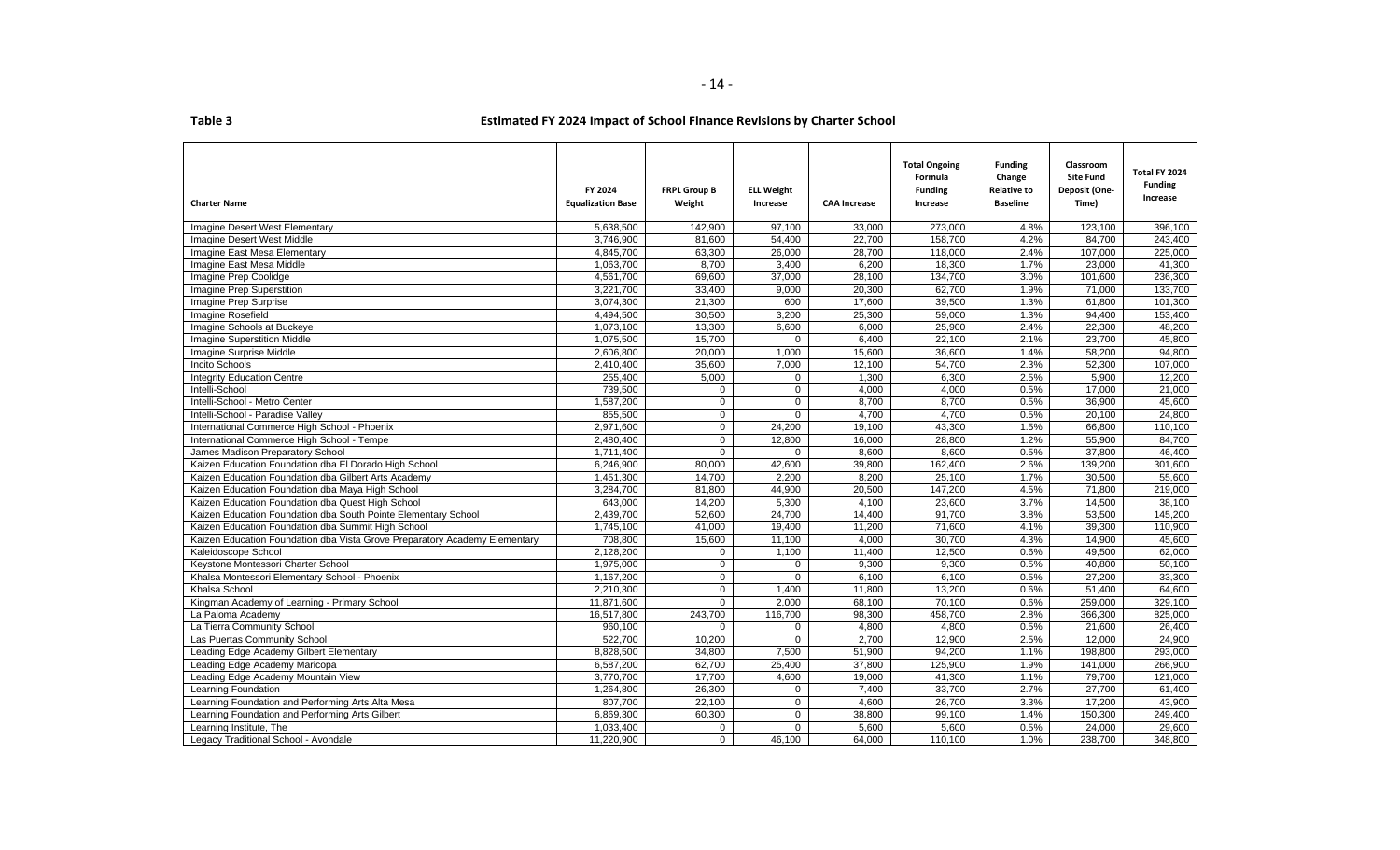| <b>Charter Name</b>                               | FY 2024<br><b>Equalization Base</b> | <b>FRPL Group B</b><br>Weight | <b>ELL Weight</b><br>Increase | <b>CAA Increase</b> | <b>Total Ongoing</b><br>Formula<br><b>Funding</b><br>Increase | <b>Funding</b><br>Change<br><b>Relative to</b><br><b>Baseline</b> | Classroom<br><b>Site Fund</b><br>Deposit (One-<br>Time) | Total FY 2024<br><b>Funding</b><br>Increase |
|---------------------------------------------------|-------------------------------------|-------------------------------|-------------------------------|---------------------|---------------------------------------------------------------|-------------------------------------------------------------------|---------------------------------------------------------|---------------------------------------------|
| Legacy Traditional School - Casa Grande           | 10,696,700                          | $\mathbf 0$                   | 19,400                        | 62,900              | 82,300                                                        | 0.8%                                                              | 234,300                                                 | 316,600                                     |
| Legacy Traditional School - Chandler              | 9,554,100                           | $\Omega$                      | 21,900                        | 57.100              | 79.000                                                        | 0.8%                                                              | 213,000                                                 | 292.000                                     |
| Legacy Traditional School - Deer Valley           | 2,736,900                           | $\mathbf 0$                   | 9,400                         | 15,200              | 24,600                                                        | 0.9%                                                              | 56,800                                                  | 81,400                                      |
| Legacy Traditional School - East Mesa             | 8,837,500                           | $\mathbf 0$                   | 1,100                         | 49,900              | 51,000                                                        | 0.6%                                                              | 186,000                                                 | 237,000                                     |
| Legacy Traditional School - East Tucson           | 2,225,000                           | $\mathbf 0$                   | 5,700                         | 12,700              | 18,400                                                        | 0.8%                                                              | 47,500                                                  | 65.900                                      |
| Legacy Traditional School - Gilbert               | 9,652,900                           | 0                             | 9,600                         | 55,900              | 65,500                                                        | 0.7%                                                              | 208,500                                                 | 274,000                                     |
| Legacy Traditional School - Glendale              | 9,636,100                           | $\overline{0}$                | 23,300                        | 56,700              | 80,000                                                        | 0.8%                                                              | 211,400                                                 | 291,400                                     |
| Legacy Traditional School - Goodyear              | 5,032,700                           | $\overline{0}$                | 21,000                        | 27,500              | 48,500                                                        | 1.0%                                                              | 102,700                                                 | 151,200                                     |
| Legacy Traditional School - Laveen Village        | 8,426,600                           | $\overline{0}$                | 60,900                        | 49,500              | 110,400                                                       | 1.3%                                                              | 184,700                                                 | 295,100                                     |
| Legacy Traditional School - Maricopa              | 10,158,900                          | $\mathbf{0}$                  | 20,100                        | 58,700              | 78,800                                                        | 0.8%                                                              | 218,600                                                 | 297,400                                     |
| Legacy Traditional School - Mesa                  | 3,264,400                           | $\Omega$                      | 7,900                         | 19.400              | 27.300                                                        | 0.8%                                                              | 72.400                                                  | 99.700                                      |
| Legacy Traditional School - North Chandler        | 7,354,000                           | 599,800                       | 27,400                        | 42,500              | 669,700                                                       | 9.1%                                                              | 158,400                                                 | 828,100                                     |
| Legacy Traditional School - North Phoenix         | 4,741,400                           | $\mathbf 0$                   | 17,000                        | 27,500              | 44,500                                                        | 0.9%                                                              | 102,300                                                 | 146,800                                     |
| Legacy Traditional School - Northwest Tucson      | 11,132,500                          | $\mathbf{0}$                  | 16,000                        | 65,100              | 81,100                                                        | 0.7%                                                              | 242,500                                                 | 323,600                                     |
| Legacy Traditional School - Peoria                | 7,184,800                           | $\mathbf 0$                   | 7,500                         | 42,200              | 49,700                                                        | 0.7%                                                              | 157,300                                                 | 207,000                                     |
| Legacy Traditional School - Phoenix               | 10,868,600                          | $\overline{0}$                | 70.200                        | 62.900              | 133,100                                                       | 1.2%                                                              | 234.500                                                 | 367.600                                     |
| Legacy Traditional School - Queen Creek           | 11,165,900                          | $\mathbf{0}$                  | 2.000                         | 63,700              | 65,700                                                        | 0.6%                                                              | 237.400                                                 | 303,100                                     |
| Legacy Traditional School - Surprise              | 18,721,700                          | $\mathbf 0$                   | 29,800                        | 111,500             | 141,300                                                       | 0.8%                                                              | 415,500                                                 | 556,800                                     |
| Legacy Traditional School - West Surprise         | 9,257,800                           | 0                             | 10,100                        | 55,000              | 65,100                                                        | 0.7%                                                              | 204,900                                                 | 270,000                                     |
| Leman Academy of Excellence                       | 39,465,900                          | $\Omega$                      | 41,000                        | 233,300             | 274,300                                                       | 0.7%                                                              | 869,700                                                 | 1,144,000                                   |
| Liberty Arts Academy                              | 2,795,500                           | 37,700                        | 7,200                         | 15,900              | 60,800                                                        | 2.2%                                                              | 59,100                                                  | 119,900                                     |
| <b>Liberty High School</b>                        | 685,900                             | $\Omega$                      | $\Omega$                      | 3,800               | 3,800                                                         | 0.6%                                                              | 16,600                                                  | 20,400                                      |
| Liberty Leadership Academy                        | 294,400                             | 0                             | 200                           | 1,500               | 1,700                                                         | 0.6%                                                              | 6,800                                                   | 8,500                                       |
| <b>Liberty Traditional Charter School</b>         | 4,390,800                           | 0                             | 77,900                        | 26,100              | 104,000                                                       | 2.4%                                                              | 97,300                                                  | 201,300                                     |
| <b>Madison Highland Prep</b>                      | 4,630,500                           | $\mathbf 0$                   | $\mathbf 0$                   | 27,900              | 27,900                                                        | 0.6%                                                              | 105,100                                                 | 133,000                                     |
| Maricopa Institute of Technology                  | 3,339,700                           | $\mathbf{0}$                  | 1,100                         | 19,300              | 20,400                                                        | 0.6%                                                              | 77,400                                                  | 97,800                                      |
| Masada Charter School                             | 4.584.000                           | $\Omega$                      | $\Omega$                      | 24.300              | 24.300                                                        | 0.5%                                                              | 100.800                                                 | 125.100                                     |
| Math and Science Success Academy                  | 5,777,500                           | 79,300                        | 51,200                        | 34,800              | 165,300                                                       | 2.9%                                                              | 129,600                                                 | 294,900                                     |
| Mesa Arts Academy                                 | 2,170,600                           | 30,600                        | 20,600                        | 11,100              | 62,300                                                        | 2.9%                                                              | 48,500                                                  | 110,800                                     |
| Metropolitan Arts Institute                       | 2,614,800                           | $\mathbf 0$                   | $\mathbf 0$                   | 14,300              | 14,300                                                        | 0.5%                                                              | 60,800                                                  | 75,100                                      |
| <b>Mexicayotl Charter School</b>                  | 1,785,400                           | 38,600                        | 24,900                        | 9,300               | 72,800                                                        | 4.1%                                                              | 40,900                                                  | 113,700                                     |
| Midtown High School                               | 93,500                              | $\Omega$                      | 1,600                         | 500                 | 2,100                                                         | 2.2%                                                              | 2,200                                                   | 4,300                                       |
| Midtown Primary School                            | 937,300                             | 61,200                        | 5,300                         | 4,800               | 71,300                                                        | 7.6%                                                              | 21,700                                                  | 93,000                                      |
| <b>Milestones Charter School</b>                  | 1,925,900                           | 274,200                       | 4,500                         | 9,800               | 288,500                                                       | 15.0%                                                             | 43,000                                                  | 331,500                                     |
| Mingus Springs Charter School                     | 1,429,400                           | 17,100                        | $\mathbf 0$                   | 7,500               | 24,600                                                        | 1.7%                                                              | 33,200                                                  | 57,800                                      |
| Mission Heights Preparatory High School           | 4,583,700                           | 54,300                        | 5,300                         | 28,900              | 88,500                                                        | 1.9%                                                              | 101,100                                                 | 189,600                                     |
| Mission Montessori Academy                        | 1,381,300                           | $\mathbf{0}$                  | 0                             | 7,000               | 7,000                                                         | 0.5%                                                              | 30,900                                                  | 37,900                                      |
| Mission Montessori Academy's Middle Years Program | 430,200                             | $\overline{0}$                | $\Omega$                      | 2,400               | 2,400                                                         | 0.6%                                                              | 10,400                                                  | 12,800                                      |
| Mohave Accelerated Elementary School              | 4,546,900                           | $\mathbf{0}$                  | 2,600                         | 25,000              | 27,600                                                        | 0.6%                                                              | 98,200                                                  | 125,800                                     |
| Mohave Accelerated Learning Center                | 4,846,300                           | 118,000                       | 1,700                         | 26.600              | 146,300                                                       | 3.0%                                                              | 112,200                                                 | 258.500                                     |
| Montessori Academy                                | 1,380,300                           | $\mathbf{0}$                  | $\mathbf 0$                   | 7,200               | 7,200                                                         | 0.5%                                                              | 32,100                                                  | 39,300                                      |
| Montessori Charter School of Flagstaff - Campus   | 1,437,900                           | $\mathbf 0$                   | $\mathbf 0$                   | 7,400               | 7,400                                                         | 0.5%                                                              | 32,800                                                  | 40,200                                      |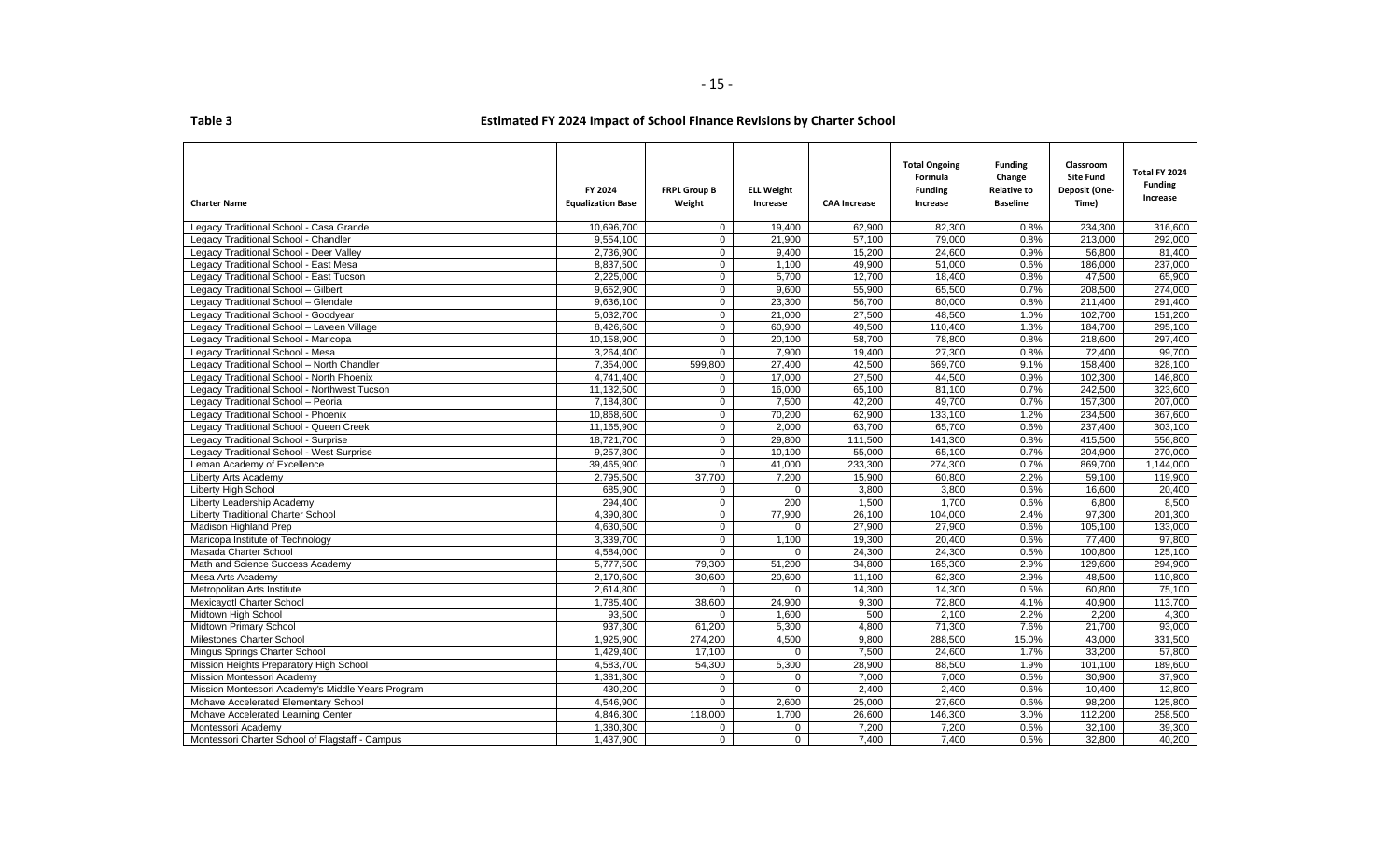| <b>Charter Name</b>                               | FY 2024<br><b>Equalization Base</b> | <b>FRPL Group B</b><br>Weight | <b>ELL Weight</b><br>Increase | <b>CAA Increase</b> | <b>Total Ongoing</b><br>Formula<br><b>Funding</b><br>Increase | <b>Funding</b><br>Change<br><b>Relative to</b><br><b>Baseline</b> | Classroom<br><b>Site Fund</b><br>Deposit (One-<br>Time) | Total FY 2024<br><b>Funding</b><br>Increase |
|---------------------------------------------------|-------------------------------------|-------------------------------|-------------------------------|---------------------|---------------------------------------------------------------|-------------------------------------------------------------------|---------------------------------------------------------|---------------------------------------------|
| Montessori Day Public Schools Chartered - Tempe   | 2,463,600                           | $\mathbf{0}$                  | 3,400                         | 13,100              | 16,500                                                        | 0.7%                                                              | 56,400                                                  | 72,900                                      |
| Montessori De Santa Cruz - St. Ann's Hall         | 579,900                             | $\Omega$                      | 3,200                         | 2,800               | 6,000                                                         | 1.0%                                                              | 12,600                                                  | 18.600                                      |
| Montessori Education Centre Charter School - Mesa | 3,684,500                           | $\Omega$                      | 5,200                         | 20,000              | 25,200                                                        | 0.7%                                                              | 83,600                                                  | 108,800                                     |
| Montessori Schoolhouse                            | 1.000.700                           | $\Omega$                      | $\mathbf 0$                   | 5,300               | 5,300                                                         | 0.5%                                                              | 23,800                                                  | 29,100                                      |
| Mountain Oak Charter School                       | 667,000                             | $\Omega$                      | $\Omega$                      | 3,500               | 3,500                                                         | 0.5%                                                              | 15,800                                                  | 19,300                                      |
| Mountain Rose Academy                             | 2,107,700                           | $\overline{0}$                | 3,500                         | 12,000              | 15,500                                                        | 0.7%                                                              | 49,800                                                  | 65,300                                      |
| <b>Mountain School</b>                            | 1,569,100                           | $\mathbf 0$                   | 700                           | 8,400               | 9,100                                                         | 0.6%                                                              | 37,000                                                  | 46,100                                      |
| New Horizon School for the Performing Arts        | 1,393,400                           | 28,800                        | 22,300                        | 7,200               | 58,300                                                        | 4.2%                                                              | 32,200                                                  | 90,500                                      |
| New School for the Arts                           | 1,932,100                           | $\Omega$                      | $\mathbf{0}$                  | 10,200              | 10,200                                                        | 0.5%                                                              | 42.800                                                  | 53,000                                      |
| New School for the Arts Middle School             | 782,000                             | $\Omega$                      | $\mathbf 0$                   | 4,200               | 4,200                                                         | 0.5%                                                              | 18,700                                                  | 22,900                                      |
| New World Educational Center                      | 1.631.200                           | 34.000                        | 10.800                        | 8.300               | 53,100                                                        | 3.3%                                                              | 36.500                                                  | 89.600                                      |
| NFL YET College Prep Academy                      | 3,425,900                           | 69,100                        | 32,900                        | 19,500              | 121,500                                                       | 3.5%                                                              | 79,200                                                  | 200,700                                     |
| Noah Webster Schools- Mesa                        | 5,557,700                           | 65,000                        | 18,800                        | 32,500              | 116,300                                                       | 2.1%                                                              | 121,100                                                 | 237,400                                     |
| Noah Webster Schools-Pima                         | 2,605,300                           | 42,700                        | 2,100                         | 15,100              | 59,900                                                        | 2.3%                                                              | 56,200                                                  | 116,100                                     |
| North Pointe Preparatory                          | 6,812,500                           | $\mathbf 0$                   | 7,500                         | 37,700              | 45,200                                                        | 0.7%                                                              | 154,900                                                 | 200,100                                     |
| Northern AZ Academy for Career Dev. - Taylor      | 734,000                             | 8,700                         | $\mathbf{0}$                  | 3,000               | 11,700                                                        | 1.6%                                                              | 12,700                                                  | 24,400                                      |
| Northland Preparatory Academy                     | 6,054,900                           | $\mathbf 0$                   | $\mathbf 0$                   | 33,400              | 33,400                                                        | 0.6%                                                              | 138,400                                                 | 171,800                                     |
| Northpoint Expeditionary Learning Academy         | 1,676,400                           | $\mathbf 0$                   | $\mathbf 0$                   | 9,100               | 9,100                                                         | 0.5%                                                              | 39.200                                                  | 48,300                                      |
| Nosotros Academy                                  | 2,897,100                           | 44,800                        | 5,700                         | 15,300              | 65,800                                                        | 2.3%                                                              | 66,800                                                  | 132,600                                     |
| Ombudsman - Charter East                          | 11,768,600                          | $\Omega$                      | 9,300                         | 76,000              | 85,300                                                        | 0.7%                                                              | 266,100                                                 | 351,400                                     |
| Omega Alpha Academy School                        | 2,709,200                           | 55,000                        | 71,500                        | 14,300              | 140,800                                                       | 5.2%                                                              | 62,300                                                  | 203,100                                     |
| Online School of Arizona                          | 175.300                             | $\Omega$                      | $\Omega$                      | 1.000               | 1,000                                                         | 0.6%                                                              | 4.100                                                   | 5,100                                       |
| Open Doors Community School                       | 891,300                             | $\mathbf{0}$                  | $\mathbf 0$                   | 4,400               | 4,400                                                         | 0.5%                                                              | 19,800                                                  | 24,200                                      |
| PACE Preparatory Academy                          | 828,500                             | $\mathbf 0$                   | $\mathbf 0$                   | 4,500               | 4,500                                                         | 0.5%                                                              | 19,400                                                  | 23,900                                      |
| Pan-American Charter School                       | 10,033,100                          | 129,500                       | 173,600                       | 57,500              | 360,600                                                       | 3.6%                                                              | 220,000                                                 | 580,600                                     |
| Paradise Honors Elementary School                 | 24,828,700                          | 75,800                        | 2,400                         | 145,800             | 224,000                                                       | 0.9%                                                              | 530,900                                                 | 754,900                                     |
| Paragon Science Academy                           | 4,361,400                           | 43.800                        | 26,500                        | 26.600              | 96.900                                                        | 2.2%                                                              | 97.200                                                  | 194.100                                     |
| Paramount Academy                                 | 1,740,100                           | 21,600                        | 1,800                         | 9,400               | 32,800                                                        | 1.9%                                                              | 41.200                                                  | 74,000                                      |
| Park View Middle School                           | 1,579,400                           | $\mathbf 0$                   | 0                             | 8,400               | 8,400                                                         | 0.5%                                                              | 36,800                                                  | 45,200                                      |
| Patagonia Montessori School                       | 238,300                             | $\mathbf 0$                   | $\mathbf 0$                   | 1,200               | 1,200                                                         | 0.5%                                                              | 5,400                                                   | 6,600                                       |
| Pathfinder Academy                                | 7,854,600                           | $\Omega$                      | 1,200                         | 46,200              | 47,400                                                        | 0.6%                                                              | 172,100                                                 | 219,500                                     |
| Pathways in Education                             | 1,805,900                           | $\Omega$                      | 4,500                         | 10,700              | 15,200                                                        | 0.8%                                                              | 44,900                                                  | 60,100                                      |
| Paulden Community School                          | 893,700                             | 16,300                        | 7,000                         | 4.600               | 27,900                                                        | 3.1%                                                              | 20.700                                                  | 48,600                                      |
| Pensar Academy                                    | 2,142,700                           | 39,900                        | 15,600                        | 10,700              | 66,200                                                        | 3.1%                                                              | 46,800                                                  | 113,000                                     |
| Peoria Accelerated High School                    | 4,841,100                           | 65,500                        | 16,300                        | 30,600              | 112,400                                                       | 2.3%                                                              | 107,100                                                 | 219,500                                     |
| Phoenix Advantage Charter School                  | 1,697,600                           | 37,700                        | 31,000                        | 9,000               | 77,700                                                        | 4.6%                                                              | 39,700                                                  | 117,400                                     |
| Phoenix College Preparatory Academy               | 2,136,300                           | 29,300                        | 7,400                         | 12,800              | 49,500                                                        | 2.3%                                                              | 45,600                                                  | 95,100                                      |
| Phoenix International Academy                     | 1,019,300                           | 15,200                        | 6,300                         | 5,100               | 26,600                                                        | 2.6%                                                              | 23.000                                                  | 49,600                                      |
| Phoenix Modern                                    | 1,105,600                           | $\mathbf{0}$                  | $\mathbf 0$                   | 5,400               | 5,400                                                         | 0.5%                                                              | 24,300                                                  | 29,700                                      |
| Pillar Academy of Business & Finance              | 269.100                             | $\overline{0}$                | $\overline{0}$                | 1,500               | 1.500                                                         | 0.6%                                                              | 6.500                                                   | 8.000                                       |
| Pima Partnership Academy                          | $\overline{597}$ , 100              | 13,300                        | 600                           | 3,200               | 17,100                                                        | 2.9%                                                              | 14,300                                                  | 31,400                                      |
| Pima Partnership School, The                      | 1,379,800                           | 24,700                        | 300                           | 7.600               | 32,600                                                        | 2.4%                                                              | 31,100                                                  | 63,700                                      |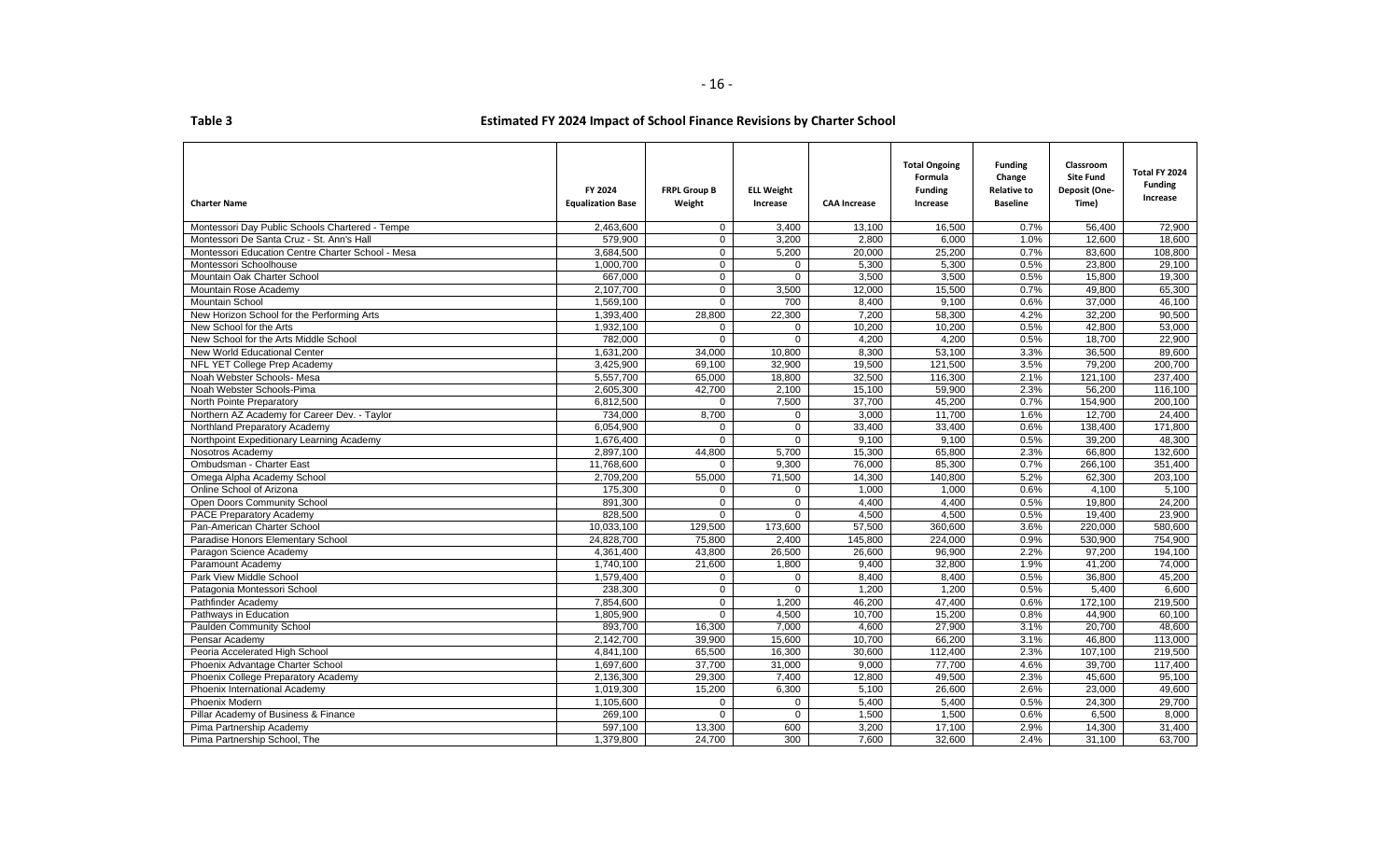| <b>Charter Name</b>                                    | FY 2024<br><b>Equalization Base</b> | <b>FRPL Group B</b><br>Weight | <b>ELL Weight</b><br>Increase | <b>CAA Increase</b> | <b>Total Ongoing</b><br>Formula<br><b>Funding</b><br>Increase | <b>Funding</b><br>Change<br><b>Relative to</b><br><b>Baseline</b> | Classroom<br><b>Site Fund</b><br>Deposit (One-<br>Time) | Total FY 2024<br><b>Funding</b><br>Increase |
|--------------------------------------------------------|-------------------------------------|-------------------------------|-------------------------------|---------------------|---------------------------------------------------------------|-------------------------------------------------------------------|---------------------------------------------------------|---------------------------------------------|
| Pima Rose Academy                                      | 3,992,900                           | $\mathbf{0}$                  | 9,500                         | 23,800              | 33,300                                                        | 0.8%                                                              | 93,300                                                  | 126,600                                     |
| Pima Vocational High School                            | 577,500                             | $\overline{0}$                | 1,000                         | 3,000               | 4,000                                                         | 0.7%                                                              | 12,900                                                  | 16,900                                      |
| <b>Pine Forest School</b>                              | 1,612,400                           | $\mathbf{0}$                  | 4,600                         | 8,400               | 13,000                                                        | 0.8%                                                              | 37,100                                                  | 50.100                                      |
| Pinnacle Charter High School                           | 313,700                             | $\mathbf{0}$                  | 3,400                         | 1,700               | 5,100                                                         | 1.6%                                                              | 6.800                                                   | 11,900                                      |
| Pinnacle Charter High School-Tempe East                | 1,070,000                           | $\mathbf 0$                   | 27,800                        | 7,200               | 35,000                                                        | 3.3%                                                              | 28,400                                                  | 63,400                                      |
| Pinnacle High School - Casa Grande                     | 380,500                             | $\mathbf 0$                   | 900                           | 2.200               | 3,100                                                         | 0.8%                                                              | 8,500                                                   | 11,600                                      |
| Pinnacle High School - Tempe                           | 2.407.800                           | $\mathbf{0}$                  | 24.200                        | 15.600              | 39.800                                                        | 1.7%                                                              | 64.100                                                  | 103.900                                     |
| Pioneer Preparatory - A Challenge Foundation           | 3,580,200                           | $\mathbf 0$                   | 76,400                        | 18,700              | 95,100                                                        | 2.7%                                                              | 78,700                                                  | 173,800                                     |
| Pioneer Technology & Arts Academy of Arizona           | 3,905,300                           | $\Omega$                      | 55,200                        | 21,700              | 76,900                                                        | 2.0%                                                              | 89,600                                                  | 166,500                                     |
| PPEP TEC - Celestino Fernandez Learning Center         | 6,044,900                           | 124,800                       | 115,100                       | 38,100              | 278,000                                                       | 4.6%                                                              | 133,500                                                 | 411,500                                     |
| <b>Precision Academy</b>                               | 702,200                             | $\Omega$                      | 4,900                         | 3,900               | 8,800                                                         | 1.3%                                                              | 16,900                                                  | 25,700                                      |
| Premier Charter High School                            | 1,523,100                           | 41,900                        | 6,300                         | 8,600               | 56,800                                                        | 3.7%                                                              | 36.300                                                  | 93,100                                      |
| <b>Prescott Valley School</b>                          | 3,938,000                           | 40.700                        | 27,900                        | 19,100              | 87.700                                                        | 2.2%                                                              | 80.100                                                  | 167.800                                     |
| Presidio School                                        | 3,485,300                           | 48,600                        | 7,700                         | 18,600              | 74,900                                                        | 2.1%                                                              | 80,000                                                  | 154,900                                     |
| Primavera - Online                                     | 51,672,900                          | $\mathbf 0$                   | 24,100                        | 346,600             | 370,700                                                       | 0.7%                                                              | 1,227,500                                               | 1,598,200                                   |
| Providence High School                                 | 629,000                             | 6,800                         | $\mathbf{0}$                  | 3,400               | 10,200                                                        | 1.6%                                                              | 14,600                                                  | 24,800                                      |
| <b>RCB College Preparatory Academy</b>                 | 195,900                             | $\mathbf{0}$                  | $\overline{0}$                | 1,100               | 1,100                                                         | 0.6%                                                              | 4,700                                                   | 5,800                                       |
| Reid Traditional Schools' Painted Rock Academy         | 4,223,400                           | $\mathbf{0}$                  | 8,200                         | 24,000              | 32.200                                                        | 0.8%                                                              | 89,600                                                  | 121,800                                     |
| Reid Traditional Schools' Valley Academy               | 5,429,900                           | $\Omega$                      | 8,100                         | 32,400              | 40,500                                                        | 0.7%                                                              | 120,700                                                 | 161,200                                     |
| Reyes Maria Ruiz Leadership Academy                    | 3.626.400                           | 85.500                        | 51,100                        | 20.600              | 157.200                                                       | 4.3%                                                              | 81.300                                                  | 238.500                                     |
| Ridgeline Academy, Inc.                                | 8,274,800                           | 12,100                        | $\mathbf 0$                   | 47,400              | 59,500                                                        | 0.7%                                                              | 181,000                                                 | 240,500                                     |
| Ridgeview College Preparatory High School              | 1,262,000                           | $\Omega$                      | 2,900                         | 7,100               | 10,000                                                        | 0.8%                                                              | 24,800                                                  | 34,800                                      |
| <b>Riverbend Prep</b>                                  | 2,431,000                           | 42,700                        | 4,000                         | 13,200              | 59,900                                                        | 2.5%                                                              | 57,100                                                  | 117,000                                     |
| RSD High School                                        | 130,800                             | $\mathbf 0$                   | 0                             | 700                 | 700                                                           | 0.5%                                                              | 3,000                                                   | 3,700                                       |
| Sage Academy                                           | 1,415,600                           | 26,800                        | 7,400                         | 7,200               | 41,400                                                        | 2.9%                                                              | 32,000                                                  | 73,400                                      |
| Salt River Accelerated Learning Academy                | 548,400                             | 136,100                       | $\mathbf 0$                   | 2,900               | 139,000                                                       | 25.3%                                                             | 12,600                                                  | 151,600                                     |
| San Tan Charter School                                 | 7,894,300                           | $\overline{0}$                | $\mathbf 0$                   | 43,700              | 43,700                                                        | 0.6%                                                              | 168,400                                                 | 212,100                                     |
| Satori Charter School                                  | 1,165,200                           | $\mathbf 0$                   | $\mathbf 0$                   | 6,000               | 6,000                                                         | 0.5%                                                              | 26,800                                                  | 32,800                                      |
| Scholars Academy Sunnyslope                            | 1,049,100                           | $\overline{0}$                | 8,500                         | 5,500               | 14,000                                                        | 1.3%                                                              | 24,500                                                  | 38,500                                      |
| Scottsdale Country Day School                          | 1,303,300                           | $\mathbf{0}$                  | 0                             | 6,900               | 6,900                                                         | 0.5%                                                              | 30,900                                                  | 37,800                                      |
| Sedona Charter School                                  | 1,566,500                           | $\Omega$                      | 6,000                         | 8.200               | 14,200                                                        | 0.9%                                                              | 36.100                                                  | 50.300                                      |
| Self Development Academy-Phoenix                       | 2,508,100                           | 53,800                        | 31,900                        | 13,400              | 99,100                                                        | 4.0%                                                              | 58,000                                                  | 157,100                                     |
| Self Development Charter School                        | 4,009,900                           | $\Omega$                      | 0                             | 22,200              | 22,200                                                        | 0.6%                                                              | 91,700                                                  | 113,900                                     |
| Self Development Eastmark Academy                      | 115,400                             | $\mathbf 0$                   | $\mathbf 0$                   | 500                 | 500                                                           | 0.4%                                                              | 2,400                                                   | 2,900                                       |
| Self Development Scottsdale Academy                    | 674,500                             | $\mathbf 0$                   | 1,700                         | 3,300               | 5,000                                                         | 0.7%                                                              | 14,800                                                  | 19,800                                      |
| Sequoia Choice School Arizona Distance Learning School | 33,813,700                          | $\mathbf{0}$                  | 15,300                        | 216.000             | 231,300                                                       | 0.7%                                                              | 798.600                                                 | 1.029.900                                   |
| Sequoia Pathway Academy                                | 7,263,500                           | $\mathbf{0}$                  | 10.400                        | 43,100              | 53,500                                                        | 0.7%                                                              | 157,400                                                 | 210,900                                     |
| Sequoia Secondary School                               | 6,916,200                           | 430,800                       | 88,500                        | 39,200              | 558,500                                                       | 8.1%                                                              | 143,100                                                 | 701,600                                     |
| Sequoia Village School                                 | 3,478,800                           | $\mathbf{0}$                  | 500                           | 19,900              | 20,400                                                        | 0.6%                                                              | 73,500                                                  | 93,900                                      |
| Shonto Preparatory Technology High School              | 776.700                             | $\overline{0}$                | $\mathbf 0$                   | 4,200               | 4,200                                                         | 0.5%                                                              | 18.200                                                  | 22,400                                      |
| Sky Islands                                            | 950,500                             | $\mathbf{0}$                  | $\mathbf 0$                   | 4,400               | 4,400                                                         | 0.5%                                                              | 19,100                                                  | 23,500                                      |
| Skyline D5                                             | 2,101,100                           | $\mathbf 0$                   | 500                           | 12,300              | 12,800                                                        | 0.6%                                                              | 46,100                                                  | 58,900                                      |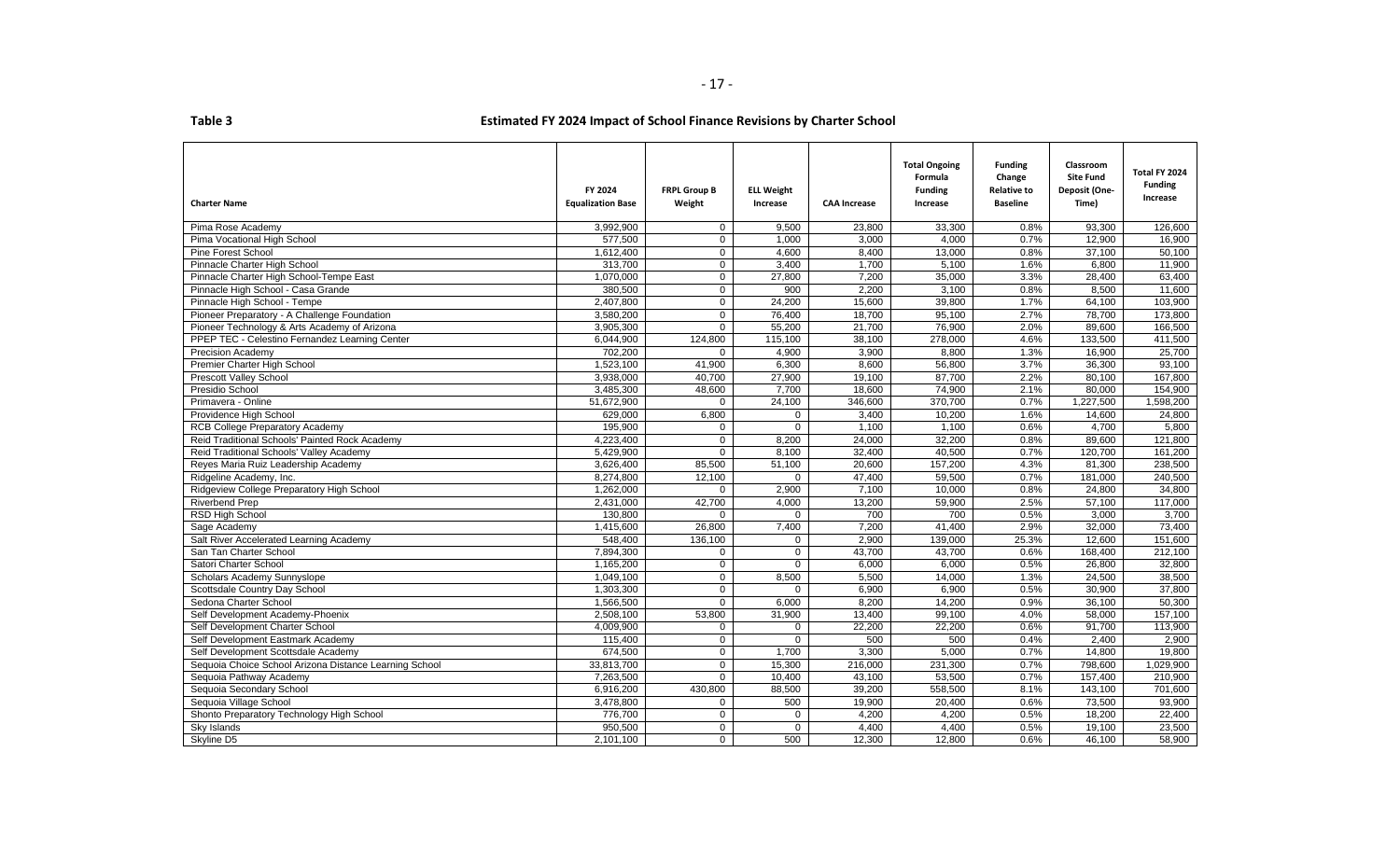| able . |  |  |
|--------|--|--|

| <b>Charter Name</b>                     | FY 2024<br><b>Equalization Base</b> | <b>FRPL Group B</b><br>Weight | <b>ELL Weight</b><br>Increase | <b>CAA Increase</b> | <b>Total Ongoing</b><br>Formula<br><b>Funding</b><br>Increase | <b>Funding</b><br>Change<br><b>Relative to</b><br><b>Baseline</b> | Classroom<br><b>Site Fund</b><br>Deposit (One-<br>Time) | Total FY 2024<br><b>Funding</b><br>Increase |
|-----------------------------------------|-------------------------------------|-------------------------------|-------------------------------|---------------------|---------------------------------------------------------------|-------------------------------------------------------------------|---------------------------------------------------------|---------------------------------------------|
| Skyline Prep High School                | 1,773,500                           | 202,500                       | 7,600                         | 10,700              | 220,800                                                       | 12.4%                                                             | 40,200                                                  | 261,000                                     |
| Skyview High School                     | 1,517,400                           | 22,200                        | 4,900                         | 9.300               | 36,400                                                        | 2.4%                                                              | 32,600                                                  | 69,000                                      |
| <b>Skyview School</b>                   | 1,982,700                           | 0                             | 2,300                         | 10,300              | 12,600                                                        | 0.6%                                                              | 45,000                                                  | 57,600                                      |
| Somerset Academy Skyway Campus          | 1.520.700                           | 200                           | 4,900                         | 7.600               | 12.700                                                        | 0.8%                                                              | 33.500                                                  | 46,200                                      |
| Sonoran Science Academy - Davis Monthan | 1,450,800                           | 8,900                         | 5,400                         | 8,600               | 22,900                                                        | 1.6%                                                              | 30,900                                                  | 53,800                                      |
| Sonoran Science Academy - Phoenix       | 3,352,800                           | 73,500                        | 61,000                        | 19,700              | 154,200                                                       | 4.6%                                                              | 72,300                                                  | 226,500                                     |
| Sonoran Science Academy - Tucson        | 6,588,200                           | 49,100                        | 19,500                        | 39,300              | 107,900                                                       | 1.6%                                                              | 143,600                                                 | 251,500                                     |
| Sonoran Science Academy East            | 3,528,000                           | 38,900                        | 17,900                        | 21,400              | 78,200                                                        | 2.2%                                                              | 79,800                                                  | 158,000                                     |
| Sonoran Science Academy-Peoria          | 1,831,700                           | 23,700                        | 8,900                         | 10,900              | 43,500                                                        | 2.4%                                                              | 40.600                                                  | 84,100                                      |
| South Mountain Preparatory Academy      | 518,600                             | 12,600                        | 4,200                         | 2,900               | 19,700                                                        | 3.8%                                                              | 10,900                                                  | 30,600                                      |
| South Phoenix Prep and Arts Academy     | 2,670,700                           | $\Omega$                      | 17,200                        | 15,500              | 32,700                                                        | 1.2%                                                              | 57,900                                                  | 90,600                                      |
| South Pointe High School                | 4,608,800                           | 108,900                       | 31,200                        | 29,200              | 169,300                                                       | 3.7%                                                              | 102,400                                                 | 271,700                                     |
| South Pointe Junior High School         | 1,254,800                           | 30,700                        | 10,700                        | 7,700               | 49,100                                                        | 3.9%                                                              | 28.700                                                  | 77,800                                      |
| South Ridge High School                 | 3,944,200                           | 63,400                        | 28,800                        | 24,900              | 117,100                                                       | 3.0%                                                              | 87,100                                                  | 204,200                                     |
| South Valley Prep and Arts School       | 2,109,300                           | 0                             | 7,800                         | 13,000              | 20,800                                                        | 1.0%                                                              | 48,500                                                  | 69,300                                      |
| Southern Arizona Community Academy      | 1,519,400                           | $\Omega$                      | 600                           | 8,600               | 9,200                                                         | 0.6%                                                              | 36,400                                                  | 45,600                                      |
| Southgate Academy                       | 4,252,100                           | 101,000                       | 39,000                        | 23,100              | 163,100                                                       | 3.8%                                                              | 98,200                                                  | 261,300                                     |
| Southside Community School              | 2.059.000                           | 46,500                        | 34,900                        | 10,800              | 92.200                                                        | 4.5%                                                              | 47.000                                                  | 139.200                                     |
| Southwest Leadership Academy            | 2,490,900                           | 49,700                        | 10,400                        | 14,200              | 74,300                                                        | 3.0%                                                              | 58,600                                                  | 132,900                                     |
| <b>STAR Charter School</b>              | 940.000                             | 17,000                        | $\Omega$                      | 4,800               | 21,800                                                        | 2.3%                                                              | 21.700                                                  | 43,500                                      |
| STEP UP SCHOOL                          | 516,500                             | 9,000                         | 7,400                         | 2,600               | 19,000                                                        | 3.7%                                                              | 11.700                                                  | 30,700                                      |
| <b>Stepping Stones Academy</b>          | 1,922,700                           | $\Omega$                      | $\Omega$                      | 9.700               | 9.700                                                         | 0.5%                                                              | 42.700                                                  | 52.400                                      |
| Student Choice High School              | 18,359,600                          | $\mathbf 0$                   | 43,200                        | 116,300             | 159,500                                                       | 0.9%                                                              | 407,200                                                 | 566,700                                     |
| Sun Valley Academy                      | 4,425,100                           | 46,700                        | 29,600                        | 26,700              | 103,000                                                       | 2.3%                                                              | 99,500                                                  | 202,500                                     |
| Sun Valley Academy-Avondale             | 2,505,600                           | $\mathbf 0$                   | 9,000                         | 14,800              | 23,800                                                        | 0.9%                                                              | 55,200                                                  | 79,000                                      |
| Sun Valley High School                  | 3,854,900                           | 81,600                        | 16,600                        | 23,900              | 122,100                                                       | 3.2%                                                              | 83,800                                                  | 205,900                                     |
| Synergy Public School                   | 4,345,600                           | 75,800                        | 60,000                        | 24,000              | 159,800                                                       | 3.7%                                                              | 96,400                                                  | 256,200                                     |
| <b>Tech Campus</b>                      | 8,774,200                           | $\mathbf 0$                   | 45,900                        | 55,100              | 101,000                                                       | 1.2%                                                              | 199,900                                                 | 300,900                                     |
| Telesis Preparatory Academy             | 2,731,500                           | 31,100                        | 2,900                         | 14,600              | 48,600                                                        | 1.8%                                                              | 63,500                                                  | 112,100                                     |
| <b>Tempe Preparatory Academy</b>        | 4,402,600                           | 0                             | $\mathbf 0$                   | 24,500              | 24,500                                                        | 0.6%                                                              | 103,500                                                 | 128,000                                     |
| The French American Academy of Arizona  | 454,600                             | $\Omega$                      | 2,200                         | 2,400               | 4,600                                                         | 1.0%                                                              | 10,800                                                  | 15,400                                      |
| The Grande Innovation                   | 6,083,800                           | 72,000                        | 26,300                        | 37,800              | 136,100                                                       | 2.2%                                                              | 140,800                                                 | 276,900                                     |
| The Odyssey Preparatory Academy         | 29,584,400                          | $\mathbf 0$                   | 35,300                        | 175,500             | 210,800                                                       | 0.7%                                                              | 643,000                                                 | 853,800                                     |
| The Paideia Academy of South Phoenix    | 7.002.000                           | 115.200                       | 58.600                        | 39,800              | 213,600                                                       | 3.1%                                                              | 149.500                                                 | 363,100                                     |
| The Peak School                         | 840,300                             | 16,800                        | 4,900                         | 4,300               | 26,000                                                        | 3.1%                                                              | 19,300                                                  | 45,300                                      |
| Think Through Academy                   | 453,200                             | 11,400                        | 7,900                         | 2,300               | 21,600                                                        | 4.8%                                                              | 10,000                                                  | 31,600                                      |
| <b>Toltecali High School</b>            | 1,465,200                           | 29,600                        | 7,900                         | 8.400               | 45,900                                                        | 3.1%                                                              | 34,700                                                  | 80,600                                      |
| Tri-City College Prep High School       | 2.670.300                           | $\mathbf 0$                   | $\mathbf 0$                   | 14,600              | 14,600                                                        | 0.5%                                                              | 62.100                                                  | 76.700                                      |
| <b>Triumphant Learning Center</b>       | 897,600                             | $\mathbf 0$                   | $\mathbf 0$                   | 4,500               | 4,500                                                         | 0.5%                                                              | 20,200                                                  | 24,700                                      |
| <b>Tucson Country Day School</b>        | 4,432,600                           | 31,800                        | 1,900                         | 26,000              | 59,700                                                        | 1.3%                                                              | 99,900                                                  | 159,600                                     |
| Tucson International Academy            | 4,497,400                           | 79,400                        | 37,900                        | 23,000              | 140,300                                                       | 3.1%                                                              | 98,100                                                  | 238,400                                     |
| <b>Tucson Preparatory School</b>        | 1,194,700                           | $\mathbf{0}$                  | $\mathbf 0$                   | 6,600               | 6,600                                                         | 0.6%                                                              | 28,300                                                  | 34,900                                      |